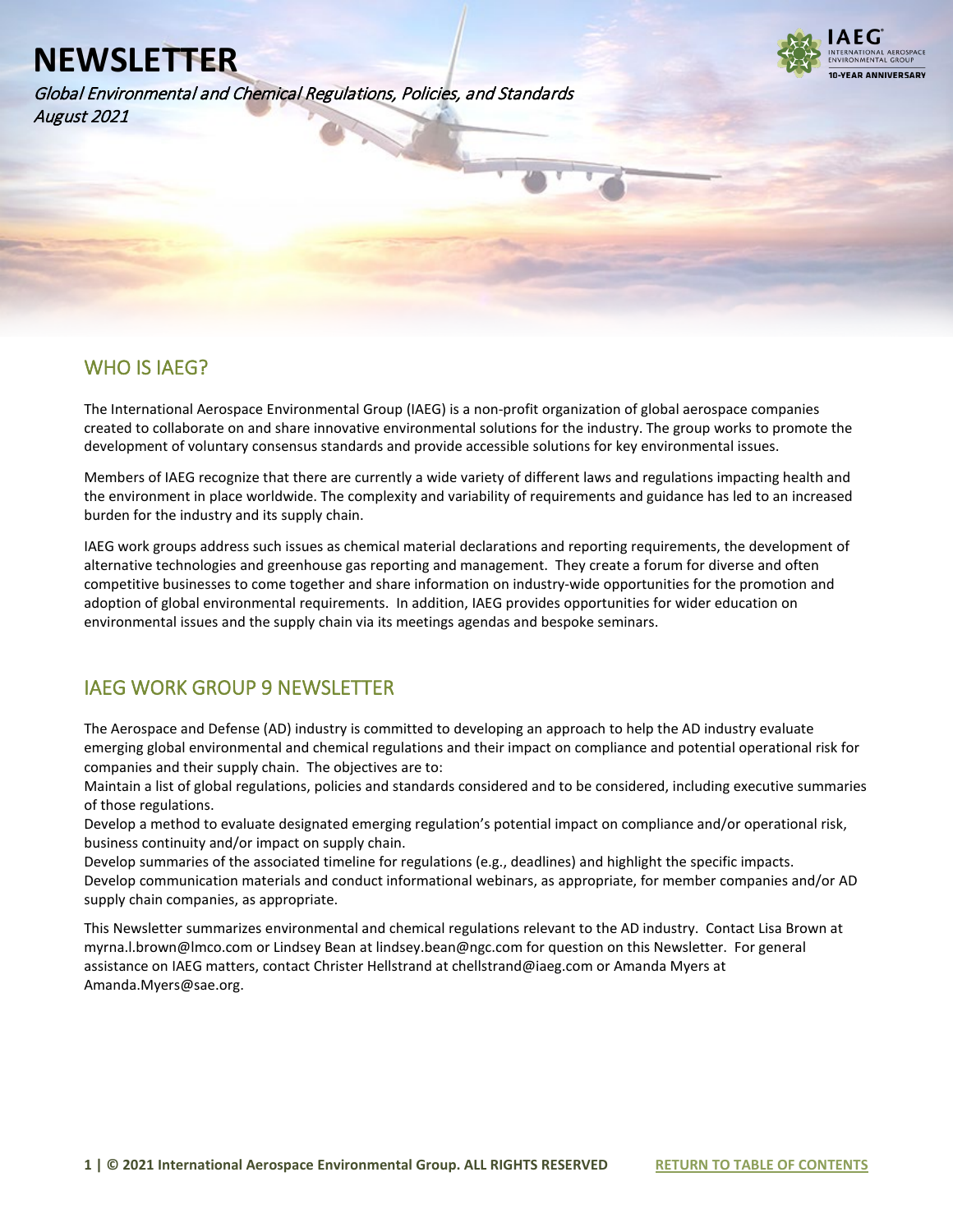Global Environmental and Chemical Regulations, Policies, and Standards August 2021



### <span id="page-1-0"></span>TABLE OF CONTENTS

| Seventeenth meeting of the Persistent Organic Pollutants Review Committee (POPRC.17) 4                |
|-------------------------------------------------------------------------------------------------------|
|                                                                                                       |
|                                                                                                       |
|                                                                                                       |
|                                                                                                       |
|                                                                                                       |
|                                                                                                       |
|                                                                                                       |
|                                                                                                       |
|                                                                                                       |
|                                                                                                       |
|                                                                                                       |
| Clean Air Conservation Act Article 2 No. 10 and VOC Designation Notification (Ministry of Environment |



[Commission Regulation \(EU\) 2021/1297 amending Annex XVII to Regulation \(EC\) No 1907/2006 of the](#page-8-2)  [European Parliament and of the Council as regards to perfluorocarboxylic acids containing 9](#page-8-2) 

**[European Union........................................................................................................... 9](#page-8-1)**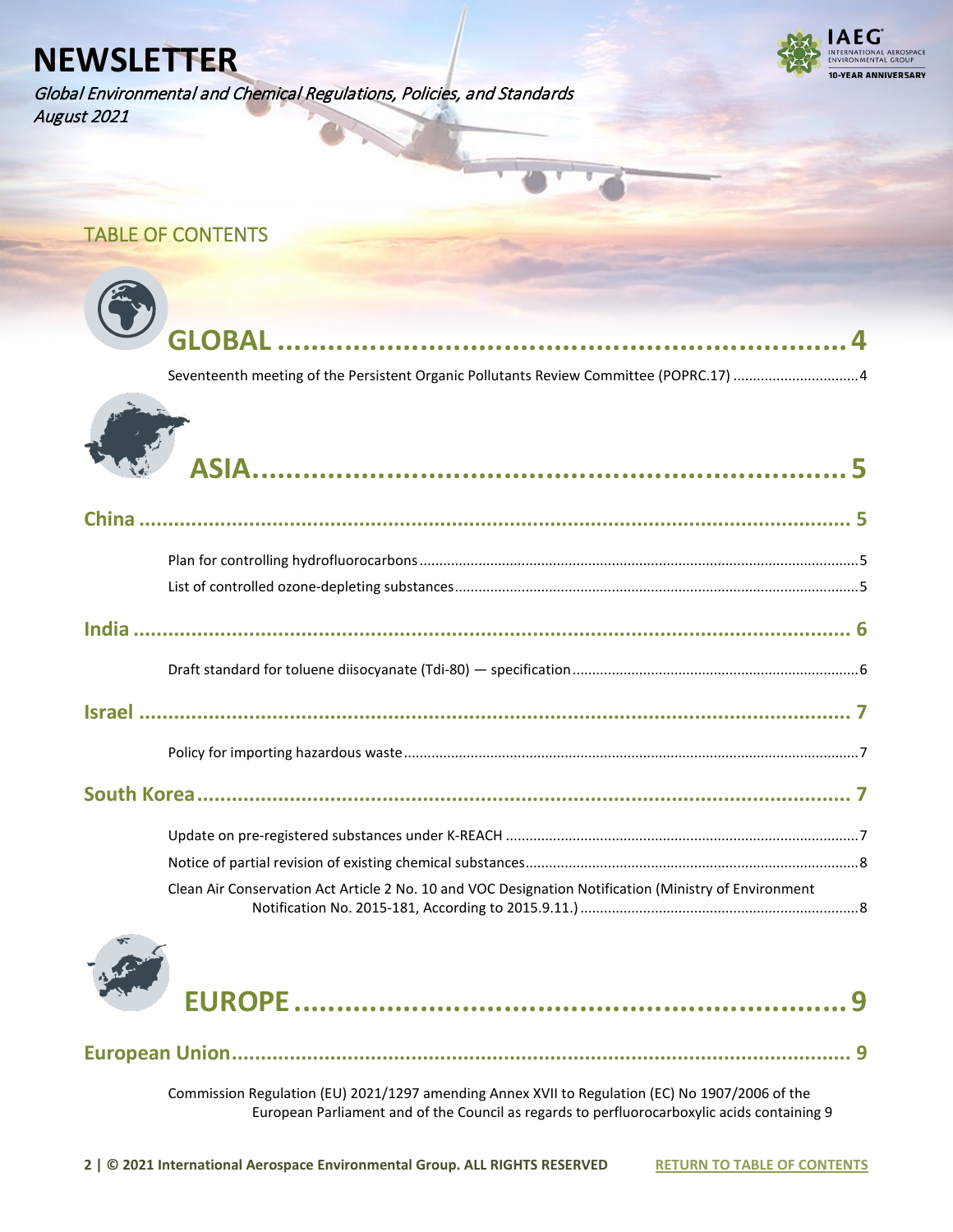

Global Environmental and Chemical Regulations, Policies, and Standards August 2021

| to 14 carbon atoms in the chain (C9-C14 PFCAs), their salts, and C9-C14 PFCA-related                                                                                                                                                                                       |     |
|----------------------------------------------------------------------------------------------------------------------------------------------------------------------------------------------------------------------------------------------------------------------------|-----|
|                                                                                                                                                                                                                                                                            |     |
|                                                                                                                                                                                                                                                                            |     |
| ECHA consultations on applications for REACH Authorisation for seven substances (REACH)10                                                                                                                                                                                  |     |
| Revision of European Union legislation on hazard classification, labelling, and packaging of chemicals11                                                                                                                                                                   |     |
|                                                                                                                                                                                                                                                                            |     |
| Integrated water management - revised lists of surface and groundwater pollutants12                                                                                                                                                                                        |     |
| Proposal for a regulation of the European Parliament and of the Council amending Regulation (EU)<br>2018/842 on binding annual greenhouse gas emission reductions by Member States from<br>2021 to 2030 contributing to climate action to meet commitments under the Paris |     |
|                                                                                                                                                                                                                                                                            |     |
| Restriction intention for Per- and polyfluoroalkyl substances (PFAS) and 2nd Stakeholder Consultation on                                                                                                                                                                   |     |
|                                                                                                                                                                                                                                                                            | .15 |
|                                                                                                                                                                                                                                                                            |     |



|--|--|

[UK REACH testing proposals................................................................................................................................. 15](#page-14-2)

| Significant New Use Rules on Certain Chemical Substances (Batches 19-2.F and 20-8.B)16                    |  |
|-----------------------------------------------------------------------------------------------------------|--|
|                                                                                                           |  |
| EPA releases preliminary data for 2020 Toxics Release Inventory Reporting, including first ever reporting |  |
|                                                                                                           |  |
|                                                                                                           |  |
| Reporting and recordkeeping requirements for perfluoroalkyl and polyfluoroalkyl substances 19             |  |
|                                                                                                           |  |

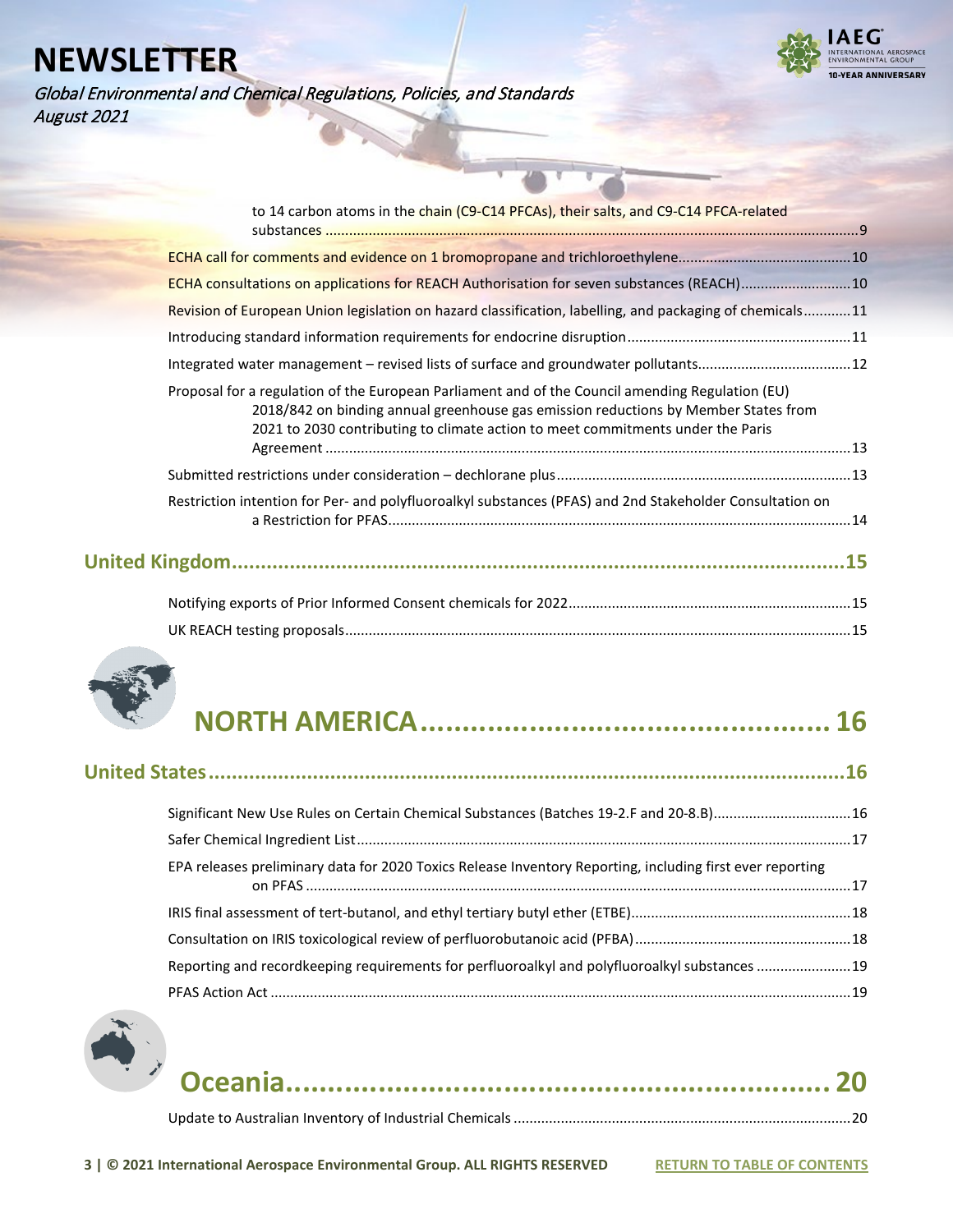Global Environmental and Chemical Regulations, Policies, and Standards August 2021



<span id="page-3-0"></span>

### <span id="page-3-1"></span>Seventeenth meeting of the Persistent Organic Pollutants Review Committee (POPRC.17)

Legal Status: Announced

The Seventeenth Persistent Organic Pollutants (POP) Review Committee (POPRC-17) meeting is planned to take place between 24th-28th January 2022 (face-to-face) or 17th-28th January 2022 (online). If a face-to-face meeting is permitted, the online pre-meetings will be held from 9th-12th November 2021. A decision on the meeting's setting will be made early October 2021.

The agenda includes the draft risk management evaluation on the methoxychlor (CAS No.: 72-43-5), and draft risk profiles on Dechlorane plus (CAS No.: 13560-89-9), and on UV-328 [(2-(2H-benzotriazol-2-yl)-4,6-di-tert-pentylphenol); CAS No.: 25973-55-1]. The Committee will also consider proposals for the inclusion in Annexes A, B and/or C to the Convention of chlorinated paraffins with carbon chain lengths in the range C14-17 and chlorination levels exceeding 45 percent chlorine by weight; chlorpyrifos (CAS No.: 291-88-2); and long-chain perfluorocarboxylic acids (PFCAs), their salts, and related compounds submitted by the United Kingdom, the European Union, and Canada, respectively. The provisional agenda and the three proposal documents for the new chemicals can be viewed at the link provided below.

Other items on the provisional agenda of the meeting pertain to the review of information related to specific exemptions for decabromodiphenyl ether (CAS No.: 1163-19-5) and short-chain chlorinated paraffins; the process for the evaluation of perfluorooctane sulfonic acid (PFOS), its salts, and perfluorooctane sulfonyl fluoride (POSF); the review of an indicative list of substances covered by the listing of perfluorooctanoic acid (PFOA), its salts and PFOA-related compounds; and the longrange environmental transport.

More information can be found at: *General information* <http://chm.pops.int/TheConvention/POPsReviewCommittee/Meetings/POPRC17/Overview/tabid/8900/Default.aspx> *Draft substance list for PFOA* [https://www.iaeg.com/elements/pdf/Stockholm\\_Convention\\_Draft\\_Substance\\_List\\_for\\_PFOA,\\_its\\_salts\\_and\\_PFOA](https://www.iaeg.com/elements/pdf/Stockholm_Convention_Draft_Substance_List_for_PFOA,_its_salts_and_PFOA-related_compounds.pdf)[related\\_compounds.pdf](https://www.iaeg.com/elements/pdf/Stockholm_Convention_Draft_Substance_List_for_PFOA,_its_salts_and_PFOA-related_compounds.pdf)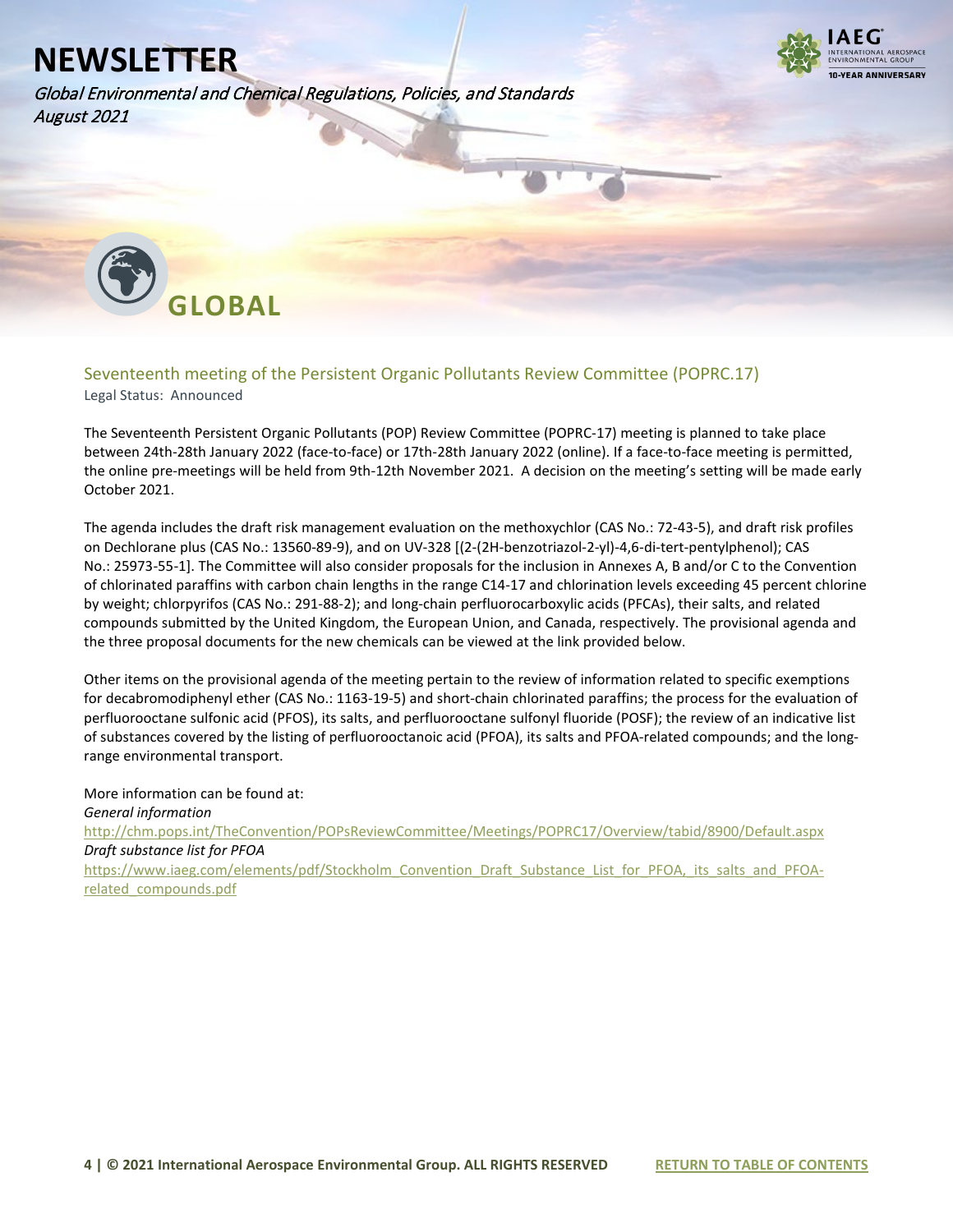

Global Environmental and Chemical Regulations, Policies, and Standards August 2021

<span id="page-4-0"></span>

### <span id="page-4-1"></span>**China**

### <span id="page-4-2"></span>Plan for controlling hydrofluorocarbons

Legal Status: Announced

China's Ministry of Ecology and Environment (MEE) has published its plan for controlling hydrofluorocarbons (HFCs). This move comes as a follow-up to the ministry's announcement that it will officially adopt the Kigali Amendment to the United Nation's Montreal Protocol on Substances that Deplete the Ozone Layer. The HFCs are used in refrigerants, solvents, fire suppressants, foam blowing agents, aerosols and propellants. The MEE set out its plan to gradually phase out production and use by:

- **»** adding HFCs to the lists of controlled ozone-depleting substances in China and those imported and exported from the country in its Regulations on the Administration of Ozone-depleting Substances
- **»** incorporating the HFC reduction plan into China's national program for the phase-out of ozone-depleting substances
- **»** analyzing HFC data and conducting industry research to develop roadmaps and policy management measures for future reductions
- **»** establishing a licensing system for their import and export.

The ministry says it also plans to develop a draft management policy for the greenhouse gas trifluoromethane, a byproduct of the hydrofluorocarbon production process that is released unintentionally.

#### More information can be found at:

[https://www.iaeg.com/elements/pdf/CHN\\_Plan\\_for\\_controlling\\_HFCs\\_english.pdf](https://www.iaeg.com/elements/pdf/CHN_Plan_for_controlling_HFCs_english.pdf)

#### <span id="page-4-3"></span>List of controlled ozone-depleting substances

#### Legal Status: Draft Amendment

On 21 June 2021, China's Ministry of Ecology and Environment (MEE) announced that China will formally adopt the Kigali Amendment to the Montreal Protocol on Substances that Deplete the Ozone Layer on 15 September 2021. On 16 August 2021, the MEE published an updated draft list of controlled ozone depleting substances (ODSs) (consultation ended 20 August 2021), which now includes 18 HFCs–substances commonly used in refrigerants, solvents, fire suppressants, foam blowing agents, aerosols, and propellants.

Also, on 16 August 2021, the Chinese MEE, Ministry of Commerce, and General Administration of Customs jointly published a revised draft list of import and export controlled ODSs containing 67 controlled substances, including HFCs. Upon the enforcement of this list, the 6 previously published batches of lists of import and export controlled ODSs will be repealed.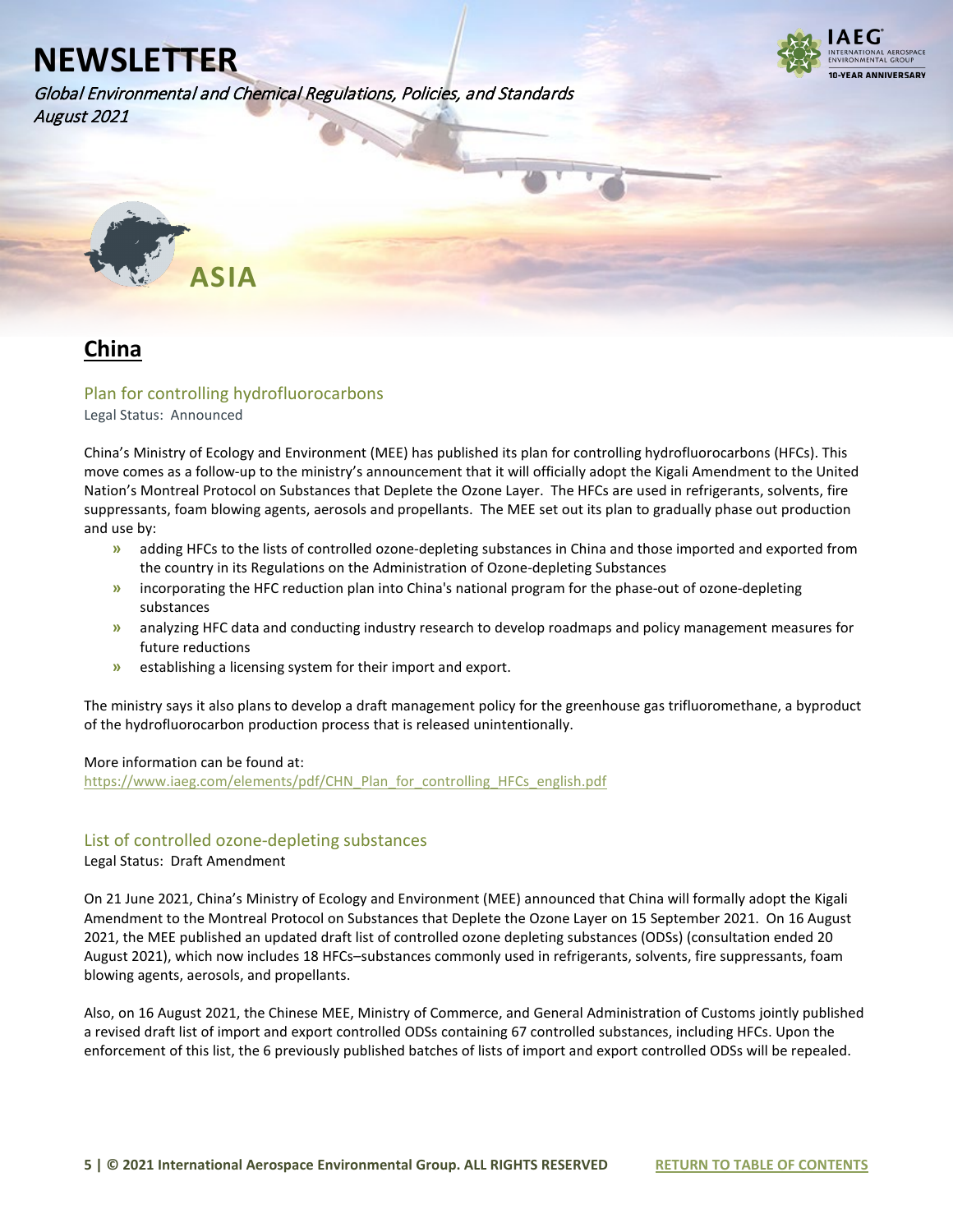

Global Environmental and Chemical Regulations, Policies, and Standards August 2021

Under the Kigali Amendment, China must commit to an 80% reduction in its ozone depleting-hydrofluorocarbon (HFC) production and consumption over the next 30 years and establish a licensing system for the import and export of HFCs before 15 December 2021.

More information can be found at: *General information on list of ODSs*

[https://www.iaeg.com/elements/pdf/CHN\\_Revision\\_Explanation\\_of\\_Revised\\_List\\_of\\_Controlled\\_ODSs\\_english.pdf](https://www.iaeg.com/elements/pdf/CHN_Revision_Explanation_of_Revised_List_of_Controlled_ODSs_english.pdf)

*Attachment 1 – List of ODSs*

[https://www.iaeg.com/elements/pdf/CHN\\_Revised\\_Substance\\_List\\_of\\_Controlled\\_ODSs\\_english.pdf](https://www.iaeg.com/elements/pdf/CHN_Revised_Substance_List_of_Controlled_ODSs_english.pdf)

*General information on import and export ODSs list*

[https://www.iaeg.com/elements/pdf/CHN\\_Revision\\_Description\\_of\\_List\\_of\\_Import\\_and\\_Export\\_Controlled\\_ODSs\\_english.](https://www.iaeg.com/elements/pdf/CHN_Revision_Description_of_List_of_Import_and_Export_Controlled_ODSs_english.pdf) [pdf](https://www.iaeg.com/elements/pdf/CHN_Revision_Description_of_List_of_Import_and_Export_Controlled_ODSs_english.pdf)

*Attachment 1 – List of import and export ODSs*

[https://www.iaeg.com/elements/pdf/CHN\\_List\\_of\\_Import\\_and\\_Export\\_Controlled\\_ODSs\\_english.pdf](https://www.iaeg.com/elements/pdf/CHN_List_of_Import_and_Export_Controlled_ODSs_english.pdf)

### <span id="page-5-0"></span>**India**

#### <span id="page-5-1"></span>Draft standard for toluene diisocyanate (Tdi-80) — specification

#### Legal Status: Draft standard

The Bureau of Indian Standards (BIS) is consulting with industry stakeholders on a draft standard for toluene diisocyanate (TDI) mixture, TDI-80. There are two isomers of TDI:

- **»** TDI 80/20 (TDI-80), which is a mixture of 80% 2,4-toluene diisocyanate (CAS No.: 584-84-9 ) and 20% 2,6- toluene diisocyanate (CAS No.: 91-08-7)
- **»** TDI 65/35, which contains 2,4-TDI and 2,6-TDI isomers in the ratio of 65:35, respectively

To comply, TDI-80 would need to meet the following requirements:

- **»** minimum purity 99.5% (maximum permissible impurity level 0.5% by mass)
- **»** maximum permissible hydrolysable content, 0.0080% by mass
- **»** maximum permissible acidity, 0.0040% by mass
- **»** maximum permissible chlorine content, 0.07% by mass
- **»** maximum nitro isocyanate content, 0.004% by mass

The mixture is mainly used in the manufacture of paints, adhesives, polyurethane foam, elastomers, coated fabrics, and synthetic leather.

The material shall be packed in suitable drums, tankers, International Organization for Standardization (i.e., ISO) containers, etc., as agreed between purchaser and supplier. The BIS states that manufacturers must provide consumers with detailed information on any anti-oxidants and/or performance additives present. These must also be listed as ingredients on substance labels.

Interested parties can provide comment before the deadline of 1 September 2021.

More information can be found at:

[https://www.iaeg.com/elements/pdf/IND\\_Draft\\_Standard\\_Toluene\\_Diisocyanate.pdf](https://www.iaeg.com/elements/pdf/IND_Draft_Standard_Toluene_Diisocyanate.pdf)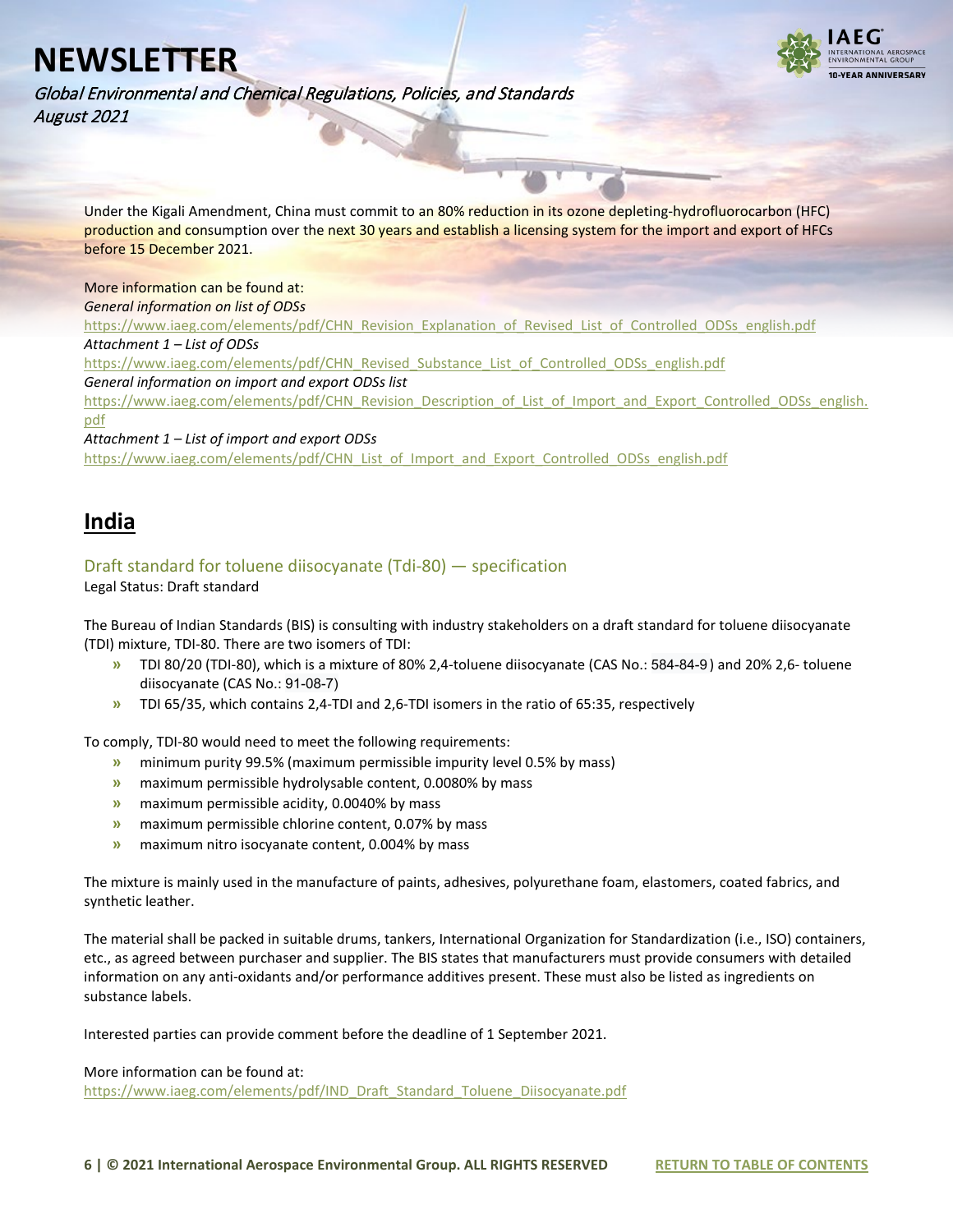

Global Environmental and Chemical Regulations, Policies, and Standards August 2021

### <span id="page-6-0"></span>**Israel**

### <span id="page-6-1"></span>Policy for importing hazardous waste

Legal Status: Draft

The Israel Ministry of Environmental Protection's Draft Policy (Draft Policy) for importing hazardous waste, which aims to protect human health and the environment, implements the Hazardous Materials Order (Import and Export of Hazardous Waste), 5744-1994, and the Basel Convention. According to the Draft Policy, a permit is required from the Commissioner to import hazardous waste. To obtain a permit, the following have to be provided or met:

- **»** detailed information about the type, assembly, and manner of treatment of the imported hazardous waste
- **»** a permit for the treatment of hazardous waste (including a toxic permit under the Hazardous Materials Law 5743- 1993) by the treatment plant that imports the waste
- **»** the amount of hazardous waste that remains or is created after recovery and transferred to landfill shall not exceed 25% of the imported material

Interest parties can provide comments by 14 September 2021.

#### More information can be found at:

[https://www.iaeg.com/elements/pdf/ISR\\_Draft\\_Policy\\_for\\_Importing\\_Hazardous\\_Materials\\_english.pdf](https://www.iaeg.com/elements/pdf/ISR_Draft_Policy_for_Importing_Hazardous_Materials_english.pdf)

### <span id="page-6-2"></span>**South Korea**

#### <span id="page-6-3"></span>Update on pre-registered substances under K-REACH

Legal Status: Published

On 15 July 2021, South Korea's Ministry of Environment (MoE) published an updated list of substances that require preregistration under K-REACH. Fifty-five new substances were added to the list since the last update in April 2021, bringing the total to 17,151 notified chemical substances requiring pre-registration. Chemical companies intended to manufacture or import the following chemical substances shall register the substances under K-REACH:

- **»** at least 0.1 tonnes/year of a new chemical substance
- **»** existing substances manufactured, imported, or sold more than 1 tonne/year

Pre-registration of chemical substances under K-REACH started in June 2019 for chemical substances manufactured/ imported at volumes greater than 1 tonne per year. The deadline for registration of carcinogenic, mutagenic, or toxic to reproduction (CMR) substances exceeding 1 tonne/year and all other substances exceeding 1,000 tonnes/year is 31 December 2021.

Penalties for non-compliance include fines up to 100 million Won or imprisonment up to 5 years for individuals. Penalty for non-compliance at the company level could be imposed based on the company's total sales (up to 5%).

More information can be found at: *National Chemical Information System* <https://ncis.nier.go.kr/en/main.do> *List of pre-registered substances* https://www.iaeg.com/elements/pdf/KOR\_Pre-registered\_Substances\_List\_english.pdf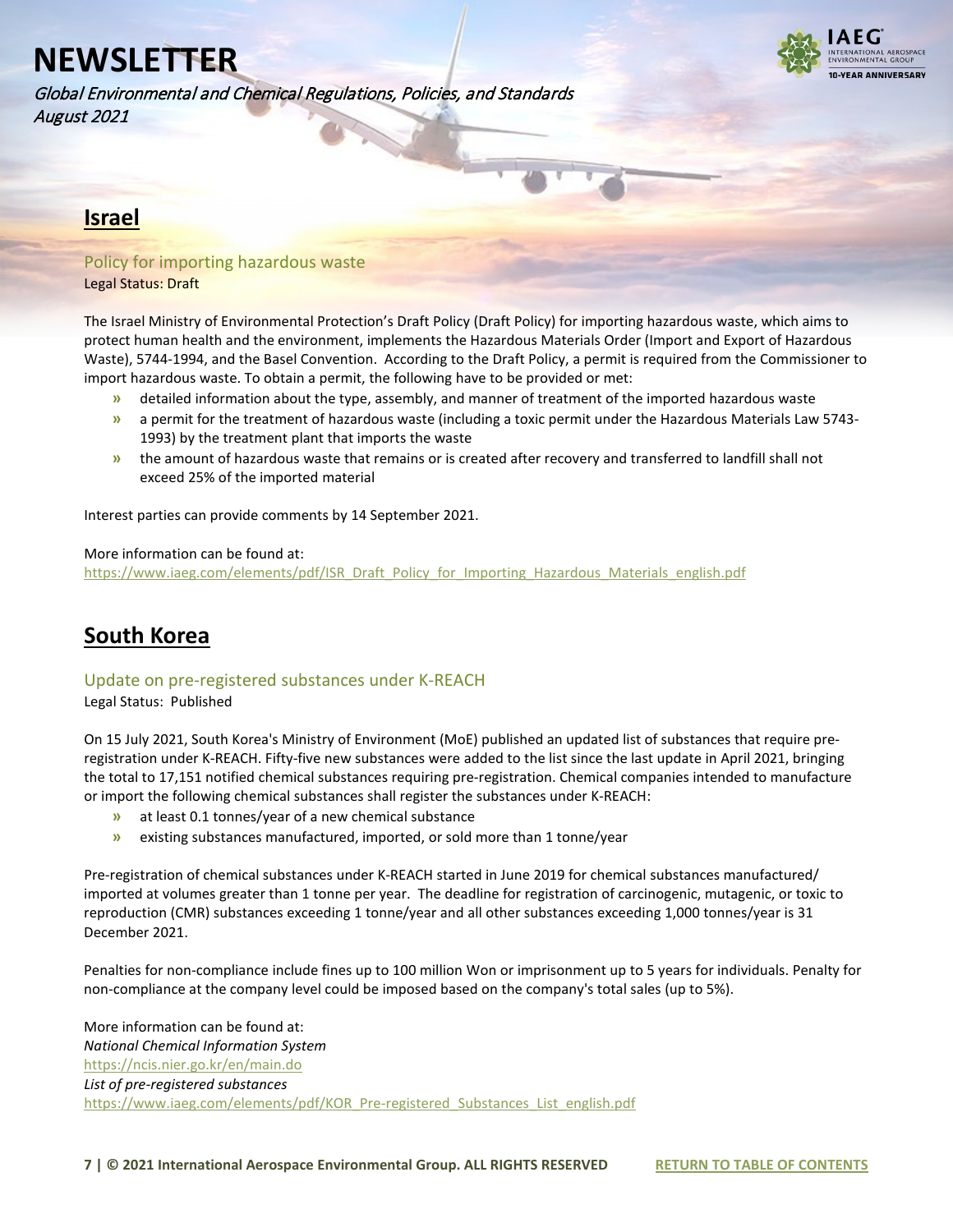

Global Environmental and Chemical Regulations, Policies, and Standards August 2021

#### <span id="page-7-0"></span>Notice of partial revision of existing chemical substances Legal Status: Published

The South Korean Ministry of Environment has published a notice for the amendment of Existing Chemical Substances (under K-REACH), increasing the scope of substances that are classified as Existing Chemical Substances. Existing substances are defined as substances which are domestically circulated for industrial or commercial use before February 1991, or substances which have a completed hazard assessment by the ministry after February 1991. These substances are subject to registration under K-REACH when being manufactured, imported, or sold in quantities greater than 1 ton/year.

Pursuant to this amendment, any of the following cases shall be regarded as existing chemical substances:

- **»** hydrates or anhydrides of existing chemicals
- **»** a reaction product composed of two or more components, these components being existing chemicals (however, it is limited to cases where separation of each component in the reaction product is technically difficult and is distributed or handled in the market by itself)
- **»** each specific isomer in an existing chemical containing two or more isomers
- **»** other chemical substances falling under the table attached to the notice (see link below)

Penalties for non-compliance include fines up to 100 million Won or imprisonment up to 5 years for individuals. Penalty for non-compliance at the company level could be imposed based on the company's total sales (up to 5%).

#### More information can be found at:

*In Korean*  [https://www.iaeg.com/elements/pdf/KOR\\_Existing\\_Chemical\\_Substances\\_Revision.pdf](https://www.iaeg.com/elements/pdf/KOR_Existing_Chemical_Substances_Revision.pdf) *In English* [https://www.iaeg.com/elements/pdf/KOR\\_Existing\\_Chemical\\_Substances\\_Revision\\_english.pdf](https://www.iaeg.com/elements/pdf/KOR_Existing_Chemical_Substances_Revision_english.pdf)

#### <span id="page-7-1"></span>Clean Air Conservation Act Article 2 No. 10 and VOC Designation Notification (Ministry of Environment Notification No. 2015-181, According to 2015.9.11.) Legal Status: In force

South Korea's Ministry of Environment has introduced a new designation procedure and method for exempt volatile organic compounds (VOCs) in paints. The amendments to the Regulation of Exempt Substances for VOC Content in Paints include identification of the exempt compounds, the designation criteria, and the application process.

A list of exempt substances determined by the President of National Academy of Environmental Sciences is attached to the amendment notification:

- **»** acetone (CAS No.: 67-64-1)
- **»** para-chlorobenzotrifluoride (PCBTF) (CAS No.: 98-56-6)
- **»** dimethyl carbonate (CAS No.: 616-38-6)
- **»** t-butyl acetate (CAS No. 540-88-5)
- **»** 2-amino-2-methyl-1-propanol (CAS No.: 124-68-5)

#### The exempt substances are:

- **»** substances with negligible photochemical ozone generating ability
- **»** substances that are minimally harmful to human and environment
- **»** substances that can be analyzed by the approved analytical methods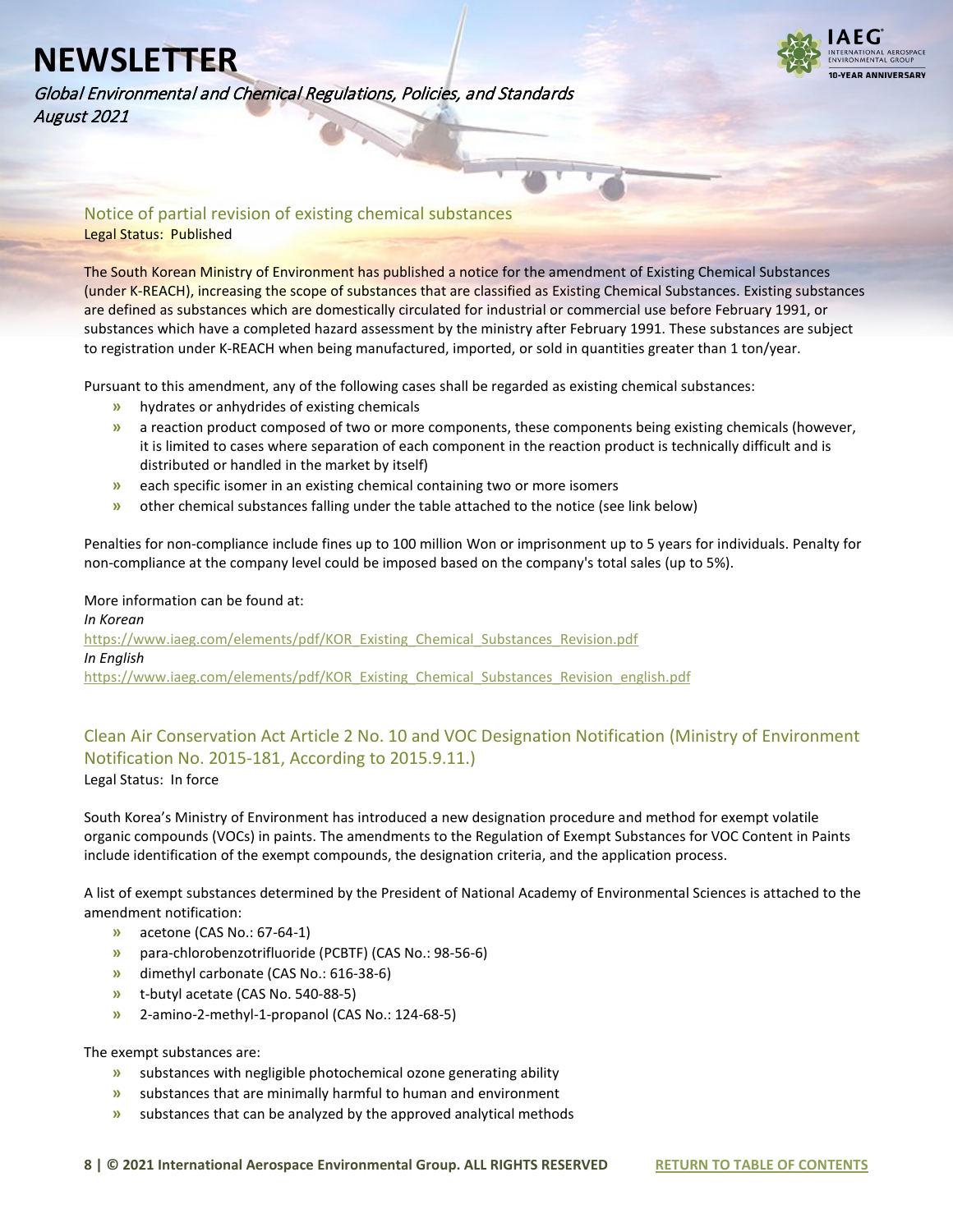

Global Environmental and Chemical Regulations, Policies, and Standards August 2021

> **»** substances for which the technical necessity and substitution effect of eco-friendly paints with exempt substances are recognized as reasonable

The application must include supporting documents to prove the criteria are met:

- **»** data on physicochemical properties of substances
- **»** data on toxicity of substances
- **»** data on major routes and potential emissions to the environment
- **»** data on analytical methods

The results of the review process will be reported within 60 days from the date of application.

More information can be found at:

#### *In Korean*

[https://www.iaeg.com/elements/pdf/KOR\\_Regulations\\_on\\_Designation\\_of\\_Exempt\\_Substances\\_for\\_VOC\\_content\\_in\\_pai](https://www.iaeg.com/elements/pdf/KOR_Regulations_on_Designation_of_Exempt_Substances_for_VOC_content_in_paints.pdf) [nts.pdf](https://www.iaeg.com/elements/pdf/KOR_Regulations_on_Designation_of_Exempt_Substances_for_VOC_content_in_paints.pdf)

#### *In English*

[https://www.iaeg.com/elements/pdf/KOR\\_Regulations\\_on\\_Designation\\_of\\_Exempt\\_Substances\\_for\\_VOC\\_content\\_in\\_pai](https://www.iaeg.com/elements/pdf/KOR_Regulations_on_Designation_of_Exempt_Substances_for_VOC_content_in_paints_english.pdf) [nts\\_english.pdf](https://www.iaeg.com/elements/pdf/KOR_Regulations_on_Designation_of_Exempt_Substances_for_VOC_content_in_paints_english.pdf)

<span id="page-8-0"></span>

### <span id="page-8-1"></span>**European Union**

<span id="page-8-2"></span>Commission Regulation (EU) 2021/1297 amending Annex XVII to Regulation (EC) No 1907/2006 of the European Parliament and of the Council as regards to perfluorocarboxylic acids containing 9 to 14 carbon atoms in the chain (C9-C14 PFCAs), their salts, and C9-C14 PFCA-related substances Legal Status: Published 4 August 2021, in force 24 August 2021

The European Commission published an update to Entry 68 of the REACH Annex XVII. Annex XVII contains the restrictions on the manufacture, placing on the market, and use of certain dangerous substances, mixtures, and articles. Entry 68, previously containing the listing for perfluorooctanoic acid (PFOA), its salts, and any PFOA-related substances, was deleted in December 2020.

This update replaces Entry 68 with the following listing:

- **»** linear and branched perfluorocarboxylic acids of the formula CnF2n +1-C(= O)OH where n = 8, 9, 10, 11, 12, or 13 (C9-C14 PFCAs), including their salts, and any combinations thereof
- **»** any C9-C14 PFCA-related substance having a perfluoro group with the formula CnF2n +1- directly attached to another carbon atom, where  $n = 8$ , 9, 10, 11, 12, or 13, including their salts and any combinations thereof
- **»** any C9-C14 PFCA-related substance having a perfluoro group with the formula CnF2n +1- that it is not directly attached to another carbon atom, where n = 9, 10, 11, 12, 13 or 14 as one of the structural elements, including their salts and any combinations thereof. The following substances are excluded from this designation: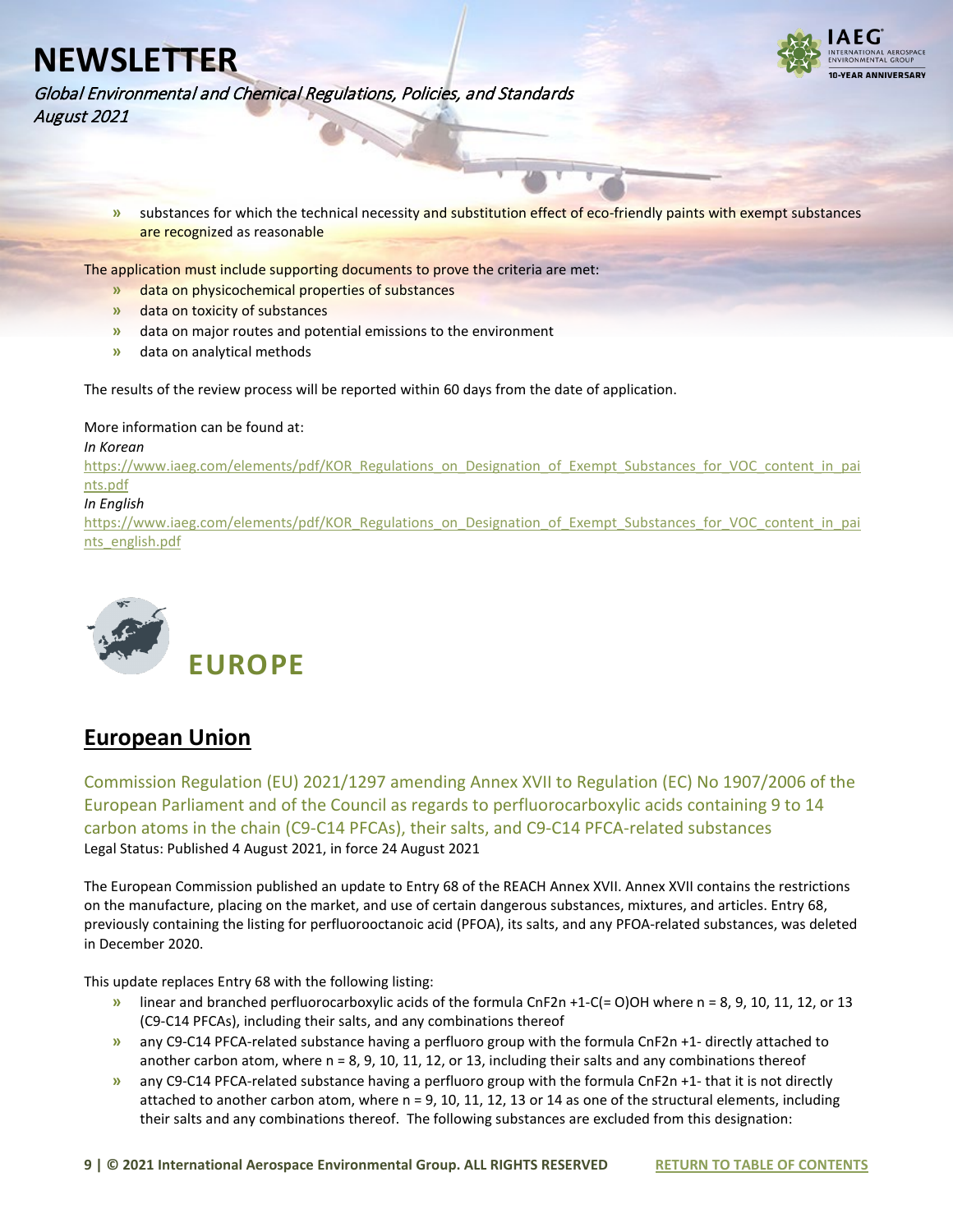

Global Environmental and Chemical Regulations, Policies, and Standards August 2021

> **–** CnF2n +1-X, where X = F, Cl, or Br where n = 9, 10, 11, 12, 13 or 14, including any combinations thereof **–** CnF2n +1-C(= O)OX' where n> 13 and X'=any group, including salts

The major restrictions for the listing are noted below:

- **»** shall not be manufactured, or placed on the market as substances on their own, in a mixture, or in an article from 25 February 2023
	- **–** from 4 July 2023 for the manufacture of specific polymers to produce industrial sealants
	- **–** from 4 July 2025 for fire-fighting foam for liquid fuel vapor suppression and liquid fuel fire (Class B fires) already installed in both mobile and fixed systems
- **»** A limit of 10 parts per million for the sum of C9-C14 PFCAs, their salts, and C9-C14 PFCA related substances when being transported as an isolated intermediate

Penalties for non-compliance vary by European Union Member State.

#### More information can be found at:

<https://eur-lex.europa.eu/legal-content/EN/TXT/?uri=CELEX%3A32021R1297>

#### <span id="page-9-0"></span>ECHA call for comments and evidence on 1 bromopropane and trichloroethylene Legal Status: Draft amendment

The European Chemicals Agency (ECHA) issued a call for evidence to determine whether to initiate a REACH restriction proposal for two chemical substances: 1-bromopropane (CAS No.: 106-94-5) and trichloroethylene (CAS No.: 79-01-6).

Interested parties can also submit additional information to support or justify their comments to the link provided in the ECHA page.

#### More information can be found at:

<https://echa.europa.eu/hu/calls-for-comments-and-evidence>

### <span id="page-9-1"></span>ECHA consultations on applications for REACH Authorisation for seven substances (REACH)

Legal Status: Draft amendment

The European Chemicals Agency (ECHA) has opened consultations on seven applications for REACH Authorisation for the following four substances:

- **»** sodium dichromate (CAS No.: 7789-12-0, 10588-01-9) as an anticorrosion agent
- **»** chromium trioxide (CAS No.: 1333-82-0)
	- **–** for electroplating at industrial sites
	- **–** for functional chrome plating of stainless-steel for the wood-based materials industry
	- **–** for electroplating of metal substrates for kitchens and bathrooms
- **»** 4-(1,1,3,3-tetramethylbutyl)phenol, ethoxylated (No CAS available)
	- **–** in virus inactivation during drug development
	- **–** as a component of buffer solutions in scientific research and development
- **»** 4-Nonylphenol, branched and linear, ethoxylated (No CAS available) as a component of buffer solutions in scientific research and development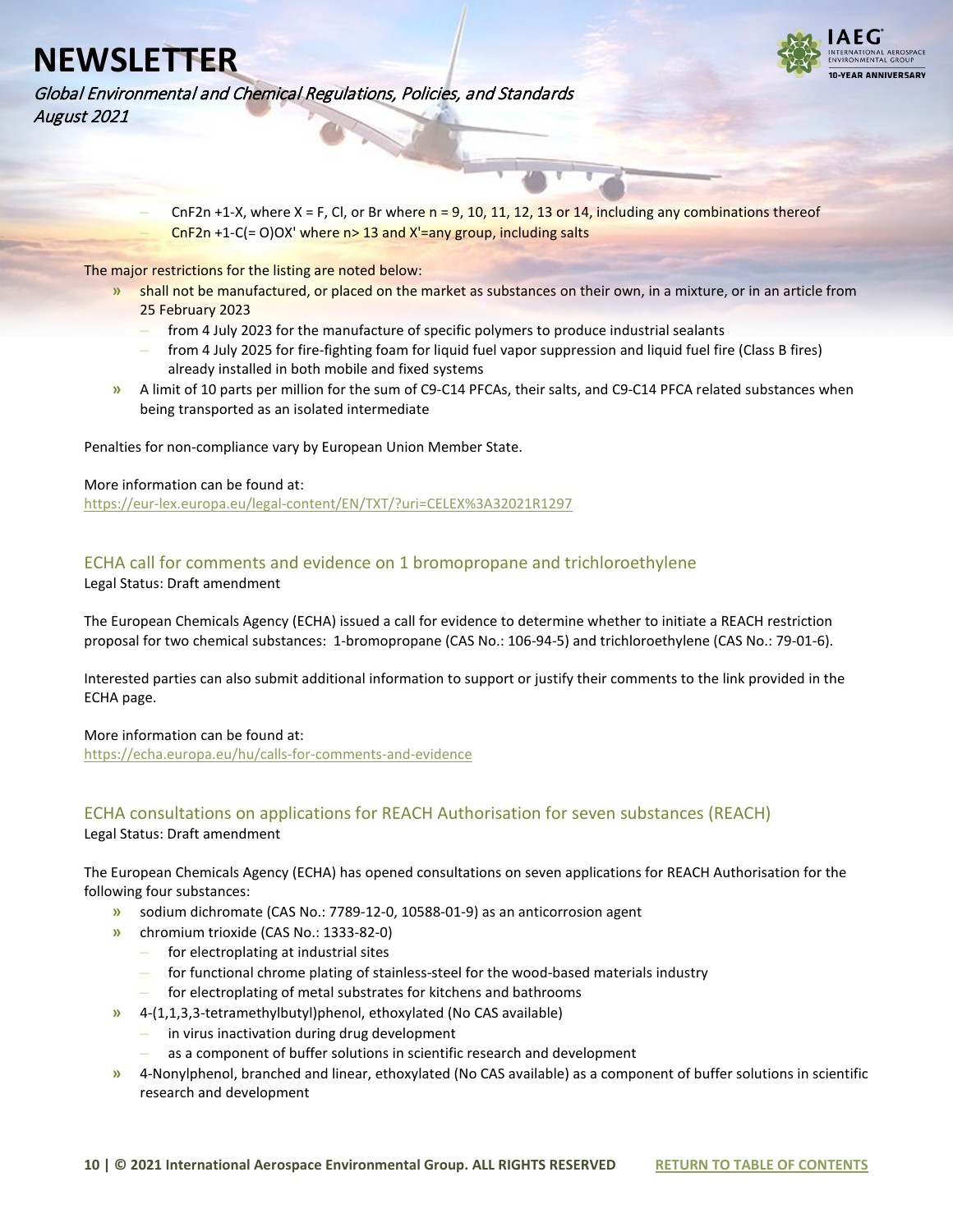

Global Environmental and Chemical Regulations, Policies, and Standards August 2021

Interested parties are invited to express their views and concerns about the use and application of the substances by 13 October 2021.

#### More information can be found at:

<https://echa.europa.eu/hu/applications-for-authorisation-consultation>

#### <span id="page-10-0"></span>Revision of European Union legislation on hazard classification, labelling, and packaging of chemicals Legal Status: Draft amendment

The European Commission's initiative on the revision of the classification, labelling, and packaging (CLP) regulation, initially published on 4 May 2021, aims to improve the safe use of chemicals, and simplify the current CLP rules. The Commission is currently conducting an impact assessment to examine and determine various CLP Regulation revision options. These options include the following:

- **»** introduce new hazard classes (e.g., endocrine disruption) and corresponding criteria
- **»** introduce an obligation to provide information on some hazards on the label for products currently outside the scope of CLP
- **»** clarify the obligations to classify mixtures and some complex substances
- **»** introduce the possibility to submit proposals and set harmonized environmental and safety values for some substances
- **»** make it a requirement for importers and downstream users to provide information on substances classified for physical effects or health hazards to poison centers
- **»** clarify obligations for distributors to submit information (mentioned in previous point) through an only representative or other means
- **»** introduce a mandate for the Commission to request European Chemicals Agency to develop new harmonized classification and labelling dossiers
- **»** introduce tailored labelling rules where there is not enough space on packaging
- **»** introduce a prioritization mechanism for harmonizing the classification of certain chemicals

A public consultation seeking comments on the revision options for the CLP Regulation is running between 9 August 2021 to 15 November 2021. Interested parties can provide comments before the deadline.

#### More information can be found at:

[https://ec.europa.eu/info/law/better-regulation/have-your-say/initiatives/12975-Revision-of-EU-legislation-on-hazard](https://ec.europa.eu/info/law/better-regulation/have-your-say/initiatives/12975-Revision-of-EU-legislation-on-hazard-classification-labelling-and-packaging-of-chemicals_en)[classification-labelling-and-packaging-of-chemicals\\_en](https://ec.europa.eu/info/law/better-regulation/have-your-say/initiatives/12975-Revision-of-EU-legislation-on-hazard-classification-labelling-and-packaging-of-chemicals_en)

#### <span id="page-10-1"></span>Introducing standard information requirements for endocrine disruption

#### Legal Status: Consultation

The European Commission committed to the European Union's (EU's) zero pollution ambition through establishment of the Chemical Strategy for Sustainability. Endocrine disrupting chemicals (EDCs) data requirement has been updated as part of the Commission's strategy. The main purpose is to ensure sufficient and appropriate information on intrinsic properties of the substances is available to the authorities to identify the EDCs. The Commission has proposed adaptations of the REACH Annexes to facilitate EDC identification and review process. The REACH Annexes subject to updates are: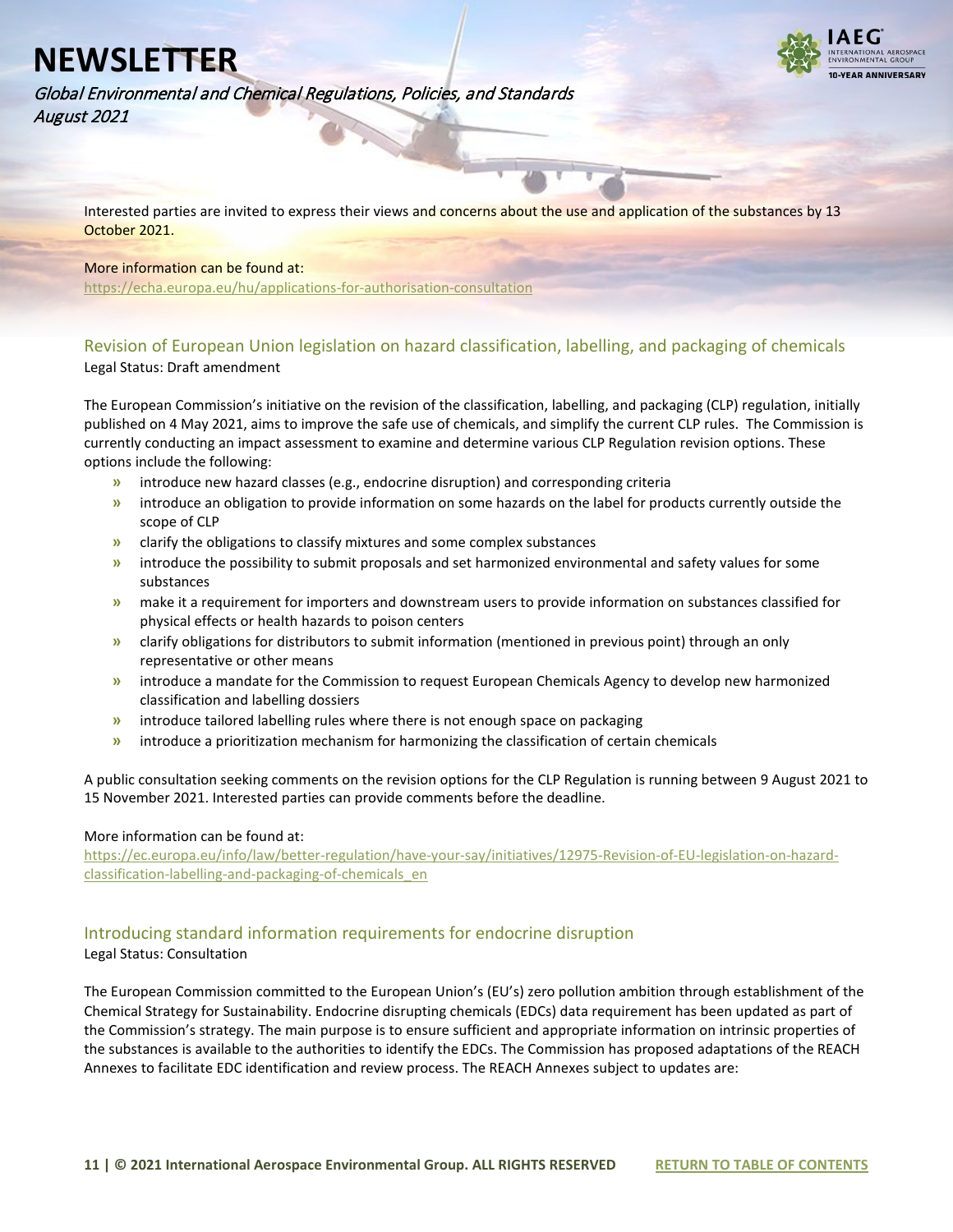

Global Environmental and Chemical Regulations, Policies, and Standards August 2021

- **»** Annex I General provisions for assessing substances and preparing chemical safety reports
- **»** Annex VII Standard information requirements for substances manufactured or imported in quantities of one tonne or more
- **»** Annex VIII Standard information requirements for substances manufactured or imported in quantities of 10 tonnes or more
- **»** Annex IX Standard information requirements for substances manufactured or imported in quantities of 100 tonnes or more
- **»** Annex X Standard information requirements for substances manufactured or imported in quantities of 1000 tonnes or more

The consultation aims to gather stakeholders' opinions on the cost and benefits of the REACH adaptations. This consultation covers:

- **»** information on general views on the impacts of EDCs and the measures to manage the impacts
- **»** more detailed questions about the ambitions and relevance of chemical legislation in the EU and views on the revision of REACH Annexes
- **»** evidence of the potential direct and indirect economic, social, and environmental impacts of the proposed changes to REACH Annexes to include standard information requirements for EDCs

Stakeholders are invited to submit their opinion on REACH adaptations to include standard information requirements for EDCs by the deadline of 8 October 2021.

#### More information can be found at:

<https://survey.alchemer.eu/s3/90370480/EDC-Targeted-Consultation>

#### <span id="page-11-0"></span>Integrated water management – revised lists of surface and groundwater pollutants Legal Status: Draft law

The European Commission's initiative on integrated water management, which was initially published on 23 October 2020, aims to strengthen existing European Union (EU) legislations that protect human health and environment from the adverse effects of water pollution.

In December 2019, a Fitness Check (FC) was carried out that evaluated various EU water legislations:

- **»** the Water Framework Directive (WFD)
- **»** the Environmental Quality Standards Directive (EQSD)
- **»** the Groundwater Directive (GWD)
- **»** the Floods Directive (FD)

This review concluded that improvement was needed for various areas such as chemical pollution, integrating water objectives into other legislation, implementing rules, investments, administrative simplification, and digitalization. With regards to chemical pollution, the review found that the aforementioned legislations do not address emerging pollutants such as pharmaceuticals, (micro)plastics, and per- and polyfluoroalkyl substances. Consequently, the aquatic environment is less protected and there's an increased risk to human health and the environment.

This initiative addresses the chemical pollution and legal obligation (to regularly review the lists of pollutants affecting surface and groundwater) issues highlighted in the FC. A review is proposed for the list of priority substances in surface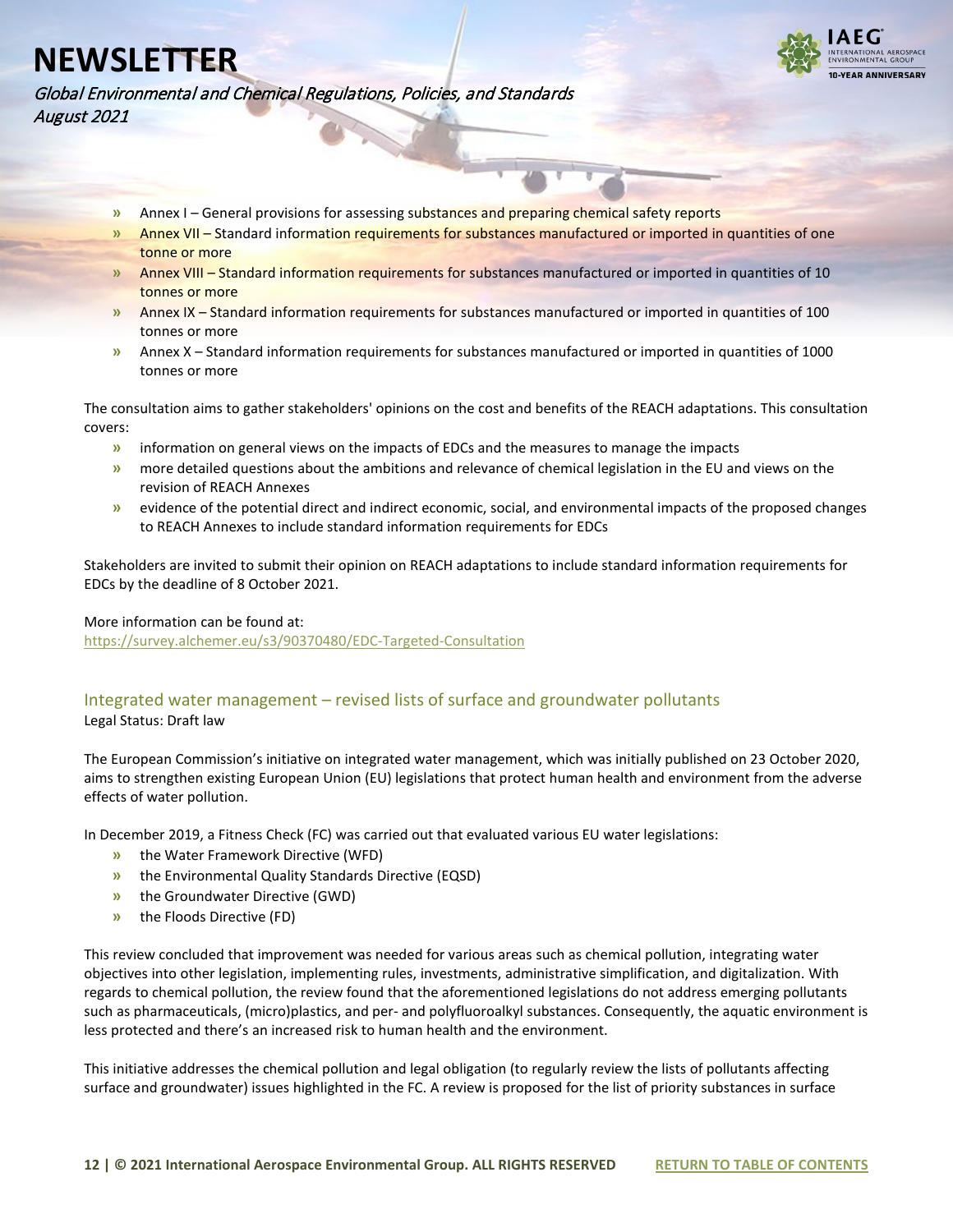

Global Environmental and Chemical Regulations, Policies, and Standards August 2021

waters (Annex X of WFD), their environmental quality standards (in EQSD), and the lists of pollutants and standards in groundwater (Annexes I and II of GWD).

The public consultation, which will run between 26 July 2021 to 1 November 2021, will seek views on the review of the list of pollutants present in surface and groundwater.

#### More information can be found at:

[https://ec.europa.eu/info/law/better-regulation/have-your-say/initiatives/12662-Integrated-water-management-revised](https://ec.europa.eu/info/law/better-regulation/have-your-say/initiatives/12662-Integrated-water-management-revised-lists-of-surface-and-groundwater-pollutants_en)[lists-of-surface-and-groundwater-pollutants\\_en](https://ec.europa.eu/info/law/better-regulation/have-your-say/initiatives/12662-Integrated-water-management-revised-lists-of-surface-and-groundwater-pollutants_en)

<span id="page-12-0"></span>Proposal for a regulation of the European Parliament and of the Council amending Regulation (EU) 2018/842 on binding annual greenhouse gas emission reductions by Member States from 2021 to 2030 contributing to climate action to meet commitments under the Paris Agreement Legal Status: Draft Amendment

The European Commission published a proposal for a regulation to amend Regulation (EU) 2018/842 on binding annual greenhouse gas emission reductions by European Union (EU) Member States from 2021 to 2020. The proposal relates to the extension of an existing action to achieve the EU 2030 greenhouse gas emission reduction target of at least 55% compared to 1990.

The major changes are listed below:

- **»** changed the EU's target of reducing greenhouse gas emissions by 30% below 2005 levels by 2030, to a new target of 40% reduction in greenhouse gas emissions below 2005 levels by 2030
- **»** updated the baseline years for determining the annual emissions level limit for years 2021 to 2029:
	- **–** in 2021 and 2022, the limit defined by a linear trajectory is based on the emissions during 2016, 2017 and 2018
	- **–** in 2023, 2024 and 2025, the limit defined by a linear trajectory is based on the emissions up to 2022
	- **–** in 2026 to 2030, the limit defined by a linear trajectory is based on the emissions up to 2024
- **»** added that if, by 2030, the EU has met its goal of reducing greenhouse gas emissions by 55% compared to 1990, an additional reserve for emissions will be established in the EU Registry that would allow participating Member States to receive an additional quantity from the reserve if needed

#### More information can be found at:

<https://eur-lex.europa.eu/legal-content/EN/ALL/?uri=CELEX:52021PC0555>

#### <span id="page-12-1"></span>Submitted restrictions under consideration – dechlorane plus

Legal Status: Draft amendment

The European Chemicals Agency (ECHA) is consulting on restrictions for dechlorane plus (CAS No.: 13560-89-9) and any of its isomers, due to its very persistent and very bioaccumulating properties. Dechlorane plus is used as a flame retardant in adhesives/sealants and polymers. The proposed restrictions will restrict the manufacture, use, and placing on the market of dechlorane plus as substances, constituents of other substances, mixtures, and articles.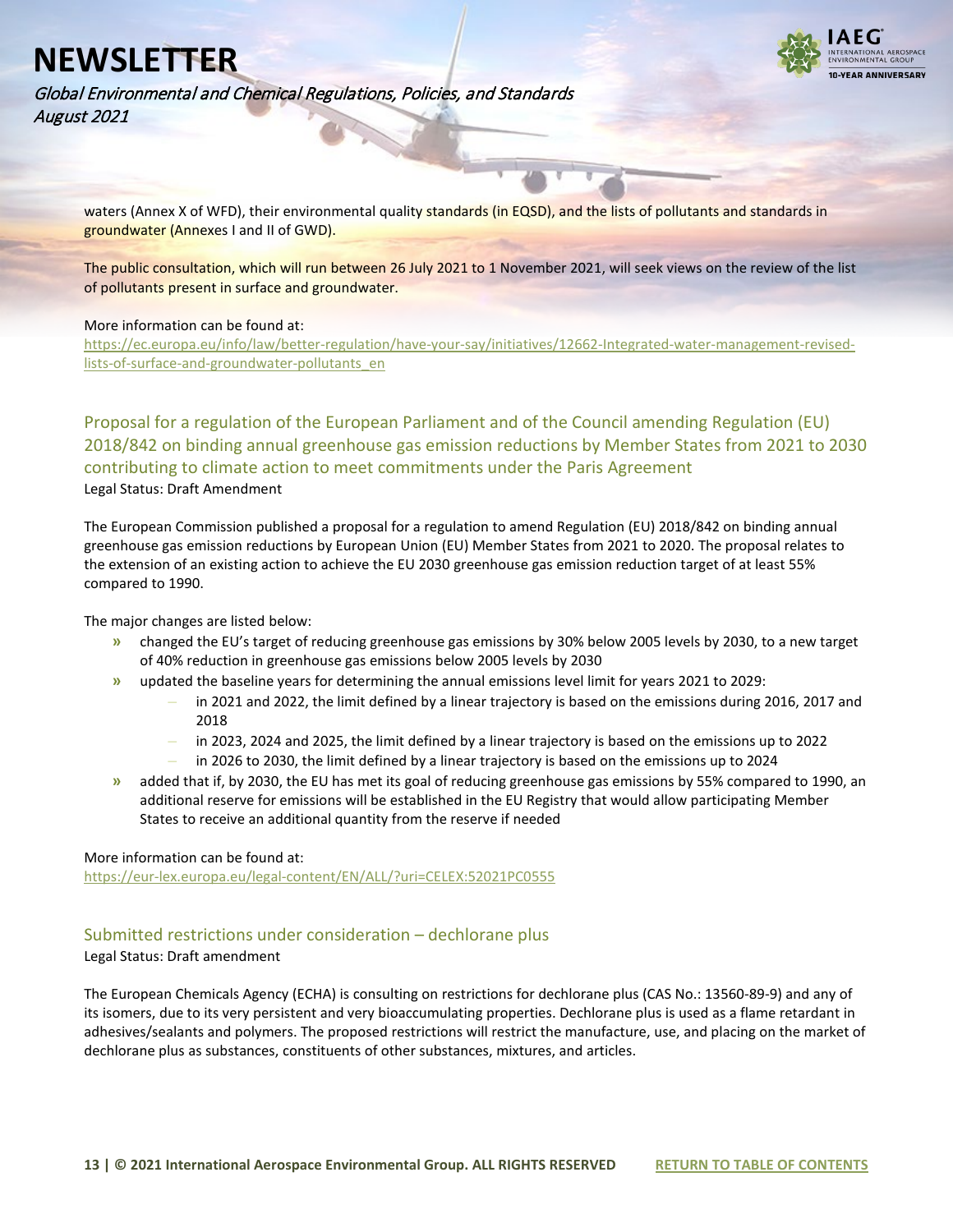

Global Environmental and Chemical Regulations, Policies, and Standards August 2021

Comments must be provided to ECHA before the deadlines (first deadline for comments on restriction report: 28 July 2021; Final deadline for comments on restriction report: 3 January 2022). Submitting comments by the first deadline will ensure they are considered in the first discussion of the proposed restriction.

#### More information can be found at:

<https://echa.europa.eu/hu/restrictions-under-consideration/-/substance-rev/28201/term>

### <span id="page-13-0"></span>Restriction intention for Per- and polyfluoroalkyl substances (PFAS) and 2nd Stakeholder Consultation on a Restriction for PFAS

Legal Status: Draft amendment

Germany, Denmark, the Netherlands, Norway, and Sweden submitted a Restriction Intention to the European Chemical Agency (ECHA) on 15 July 2021 for Per- and polyfluoroalkyl substances (PFAS). The scope of the restriction would include the manufacture, placing on the market, and use of PFAS in the European Union internal market.

The PFAS in scope are those with the structural formula X-(-CF2-)n-X' with n equal to or larger than 1 and X, X' not being H (thus including X-CF3). Meaning fluorinated substances that contain at least one aliphatic carbon atom that is both, saturated and fully fluorinated, i.e., any chemical with at least one perfluorinated methyl group (-CF3) or at least one perfluorinated methylene group (-CF2-), –), including branched fluoroalkyl groups and substances containing ether linkages, fluoropolymers and side chain fluorinated polymers.

These countries are currently preparing the REACH Annex XV Restriction Dossier (expected date of submission is 15 July 2022), and are asking stakeholders to submit relevant information on PFAS, focusing on use, tonnages, emissions, alternatives, substitution costs, etc. Further information is being requested for the following use categories (summary reports on each category are available in the consultation survey):

- **»** lubricants
- **»** construction products
- **»** metal plating & manufacturing of metal products
- **»** PFAS production (manufacturing)
- **»** TULAC (textiles, upholstery, leather, apparel, and carpets)
- **»** petroleum & mining
- **»** F-gas uses
- **»** electronics & energy
- **»** transportation
- **»** waste

The consultation is not intended as an opportunity to provide feedback on the essential use concept or on the (chemical) scope of the proposed restriction. Furthermore, the use of PFAS in fire-fighting foams is not part of this call for evidence; ECHA is preparing a separate Annex XV restriction dossier on this use.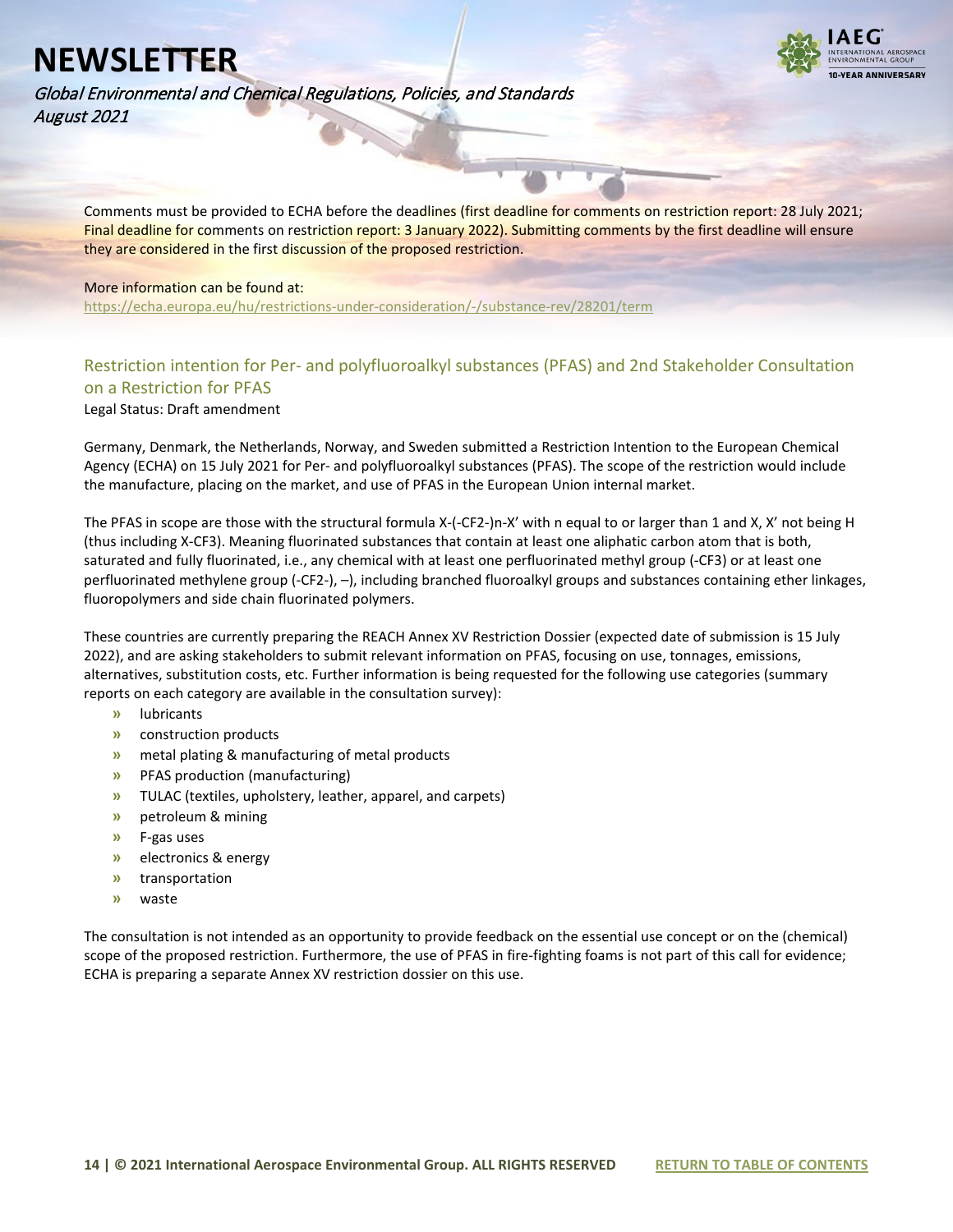

Global Environmental and Chemical Regulations, Policies, and Standards August 2021

More information can be found at: *Official legislation* <https://link.webropolsurveys.com/Participation/Public/c4d58b80-5227-4f31-b656-92bc0669e41e> *Additional information* [https://echa.europa.eu/registry-of-restriction-intentions/-/dislist/details/0b0236e18663449b?utm\\_source=echa](https://echa.europa.eu/registry-of-restriction-intentions/-/dislist/details/0b0236e18663449b?utm_source=echa-weekly&utm_medium=email&utm_campaign=weekly&utm_content=20210721&_cldee=Y2lhcmEudGhydXNoQGNoZW1pY2Fsd2F0Y2guY29t&recipientid=lead-03dc9dd70a48ea11)[weekly&utm\\_medium=email&utm\\_campaign=weekly&utm\\_content=20210721&\\_cldee=Y2lhcmEudGhydXNoQGNoZW1pY](https://echa.europa.eu/registry-of-restriction-intentions/-/dislist/details/0b0236e18663449b?utm_source=echa-weekly&utm_medium=email&utm_campaign=weekly&utm_content=20210721&_cldee=Y2lhcmEudGhydXNoQGNoZW1pY2Fsd2F0Y2guY29t&recipientid=lead-03dc9dd70a48ea11) [2Fsd2F0Y2guY29t&recipientid=lead-03dc9dd70a48ea11](https://echa.europa.eu/registry-of-restriction-intentions/-/dislist/details/0b0236e18663449b?utm_source=echa-weekly&utm_medium=email&utm_campaign=weekly&utm_content=20210721&_cldee=Y2lhcmEudGhydXNoQGNoZW1pY2Fsd2F0Y2guY29t&recipientid=lead-03dc9dd70a48ea11)

### <span id="page-14-0"></span>**United Kingdom**

#### <span id="page-14-1"></span>Notifying exports of Prior Informed Consent chemicals for 2022

#### Legal Status: Announced

Great Britain's (GB) Health and Safety Executive (HSE) issued a notice to invite companies to start submitting notifications for the export of chemicals which are found on GB's Prior Informed Consent (PIC) substance list. The PIC Regulation controls the import and export of some hazardous chemicals to and from GB. The PIC list also contains chemicals which are banned for export from GB.

Under the PIC Regulation, parties interested in exporting chemicals on the list must submit a notification to the PIC Designated National Authority at least 35 days prior to the intended export date. The export notification form and supporting guidance documents can be found on HSE's website and completed forms can be submitted to ukdna@hse.gov.uk.

### More information can be found at (in German):

<https://content.govdelivery.com/accounts/UKHSE/bulletins/2ec9346>

#### <span id="page-14-2"></span>UK REACH testing proposals

#### Legal Status: Draft amendment

The United Kingdom Health and Safety Executive (HSE) have opened consultations under UK REACH for the following four substances:

- **»** 2-ethylhexyl 10-ethyl-4,4-dimethyl-7-oxo-8-oxa-3,5-dithia-4-stannatetradecanoate (CAS No.: 57583-35-4, EC No.: 260-829-0) used in polymers, in the manufacture of plastic products [\(https://consultations.hse.gov.uk/crd](https://consultations.hse.gov.uk/crd-reach/testing-proposal-001/)[reach/testing-proposal-001/\)](https://consultations.hse.gov.uk/crd-reach/testing-proposal-001/)
- **»** 2,2-dimethyl-3-oxopropyl dodecanoate (CAS No.: 102985-93-3, EC No: 468-880-2) used in adhesives, glues, sealants [\(https://consultations.hse.gov.uk/crd-reach/testing-proposal-002/\)](https://consultations.hse.gov.uk/crd-reach/testing-proposal-002/)
- **»** hexyl salicylate (CAS No.: 6259-76-3, EC No.: 228-408-6) used in washing & cleaning products, in the manufacture of paper, rubber and plastic products [\(https://consultations.hse.gov.uk/crd-reach/testing-proposal-003/\)](https://consultations.hse.gov.uk/crd-reach/testing-proposal-003/)
- **»** 1-(4-(acetyloxy)-3-((acetyloxy)methyl)phenyl)ethenone (CAS No.: 24085-06-1, EC No.: 921-042-4) used as an intermediate [\(https://consultations.hse.gov.uk/crd-reach/testing-proposal-004/\)](https://consultations.hse.gov.uk/crd-reach/testing-proposal-004/)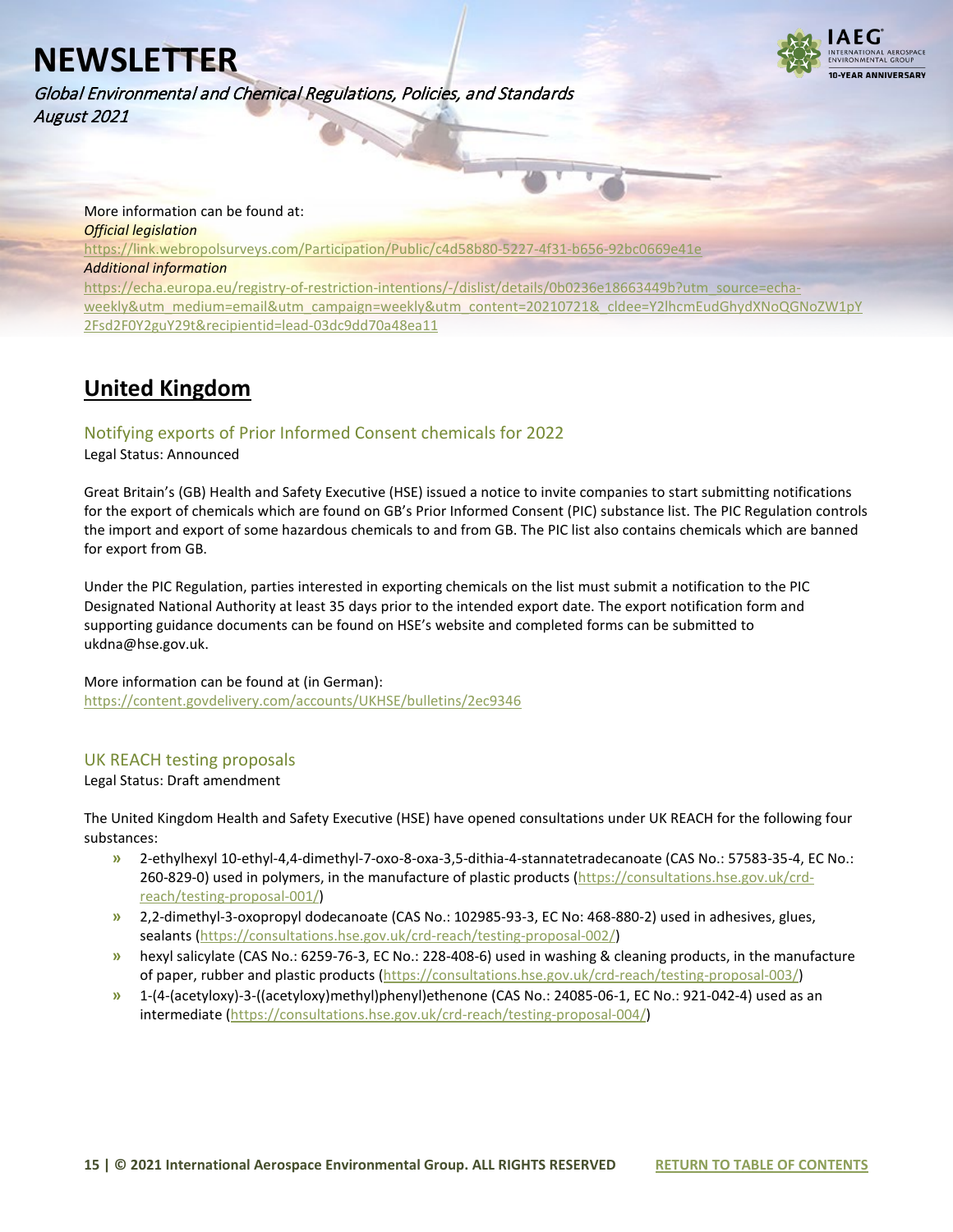

Global Environmental and Chemical Regulations, Policies, and Standards August 2021

The consultations are regarding the hazard endpoint for which vertebrate testing was proposed. Interested companies can provide scientifically valid information and studies that address the relevant substance and hazard endpoint(s) no later than 30 September 2021 by filling an online survey.

#### More information can be found at:

[https://consultations.hse.gov.uk/consultation\\_finder/?sort\\_on=iconsultable\\_modifieddate&sort\\_order=descending&advan](https://consultations.hse.gov.uk/consultation_finder/?sort_on=iconsultable_modifieddate&sort_order=descending&advanced=&keyword=REACH+proposal) [ced=&keyword=REACH+proposal](https://consultations.hse.gov.uk/consultation_finder/?sort_on=iconsultable_modifieddate&sort_order=descending&advanced=&keyword=REACH+proposal)

<span id="page-15-0"></span>

 **NORTH AMERICA** 

### <span id="page-15-1"></span>**United States**

<span id="page-15-2"></span>Significant New Use Rules on Certain Chemical Substances (Batches 19-2.F and 20-8.B) Legal Status: Published

The US Environmental Protection Agency (EPA) published final significant new use rules (SNURs) for several batches under the Toxic Substances Control Act (TSCA). The manufacturers/processors/importers of these substances must notify the EPA through submitting a Significant New Use Notice (SNUN) at least 90 days before manufacturing/processing/importing any of these substances for the significant new use. The manufacture or processing for the significant new use shall not commence until the EPA made an appropriate determination on the notice and has taken risk management actions as a result of the decision. There are 56 substances covered under this final rule:

- **»** SNUR Batch 19-2.F: There are 23 substances covered under this final rule. No substance was found to pose a risk under current uses, but future uses may carry risks. Rule is effective 18 October 2021
- **»** SNUR Batch 20-8.B: No substance was found to pose a risk under current uses, but future uses may carry risks. Rule is effective 18 October 2021. The substances under this SNURs batch 20-8.B are as follows:
	- **–** rosin adduct ester, polymer with polyols, compd. with ethanolamine (generic) (No CAS available)
	- **–** rosin adduct ester, polymer with polyols, potassium salt (generic) (No CAS available)
	- **–** 1,3-Propanediol, 2,2-dimethyl-, 1,3-diacetate (CAS No.: 13431-57-7)

Penalties for non-compliance include imprisonment up to 15 years and/or a fine of up to \$250,000; a convicted organization may be subject to a fine of up to \$1,000,000.

More information can be found at:

*Federal Register*

[https://www.federalregister.gov/documents/2021/08/18/2021-17392/significant-new-use-rules-on-certain-chemical](https://www.federalregister.gov/documents/2021/08/18/2021-17392/significant-new-use-rules-on-certain-chemical-substances)[substances](https://www.federalregister.gov/documents/2021/08/18/2021-17392/significant-new-use-rules-on-certain-chemical-substances)

*SNURs on certain chemical substances*

[https://www.iaeg.com/elements/pdf/USA\\_SNURs\\_on\\_Certain\\_Chemical\\_Substances.pdf](https://www.iaeg.com/elements/pdf/USA_SNURs_on_Certain_Chemical_Substances.pdf)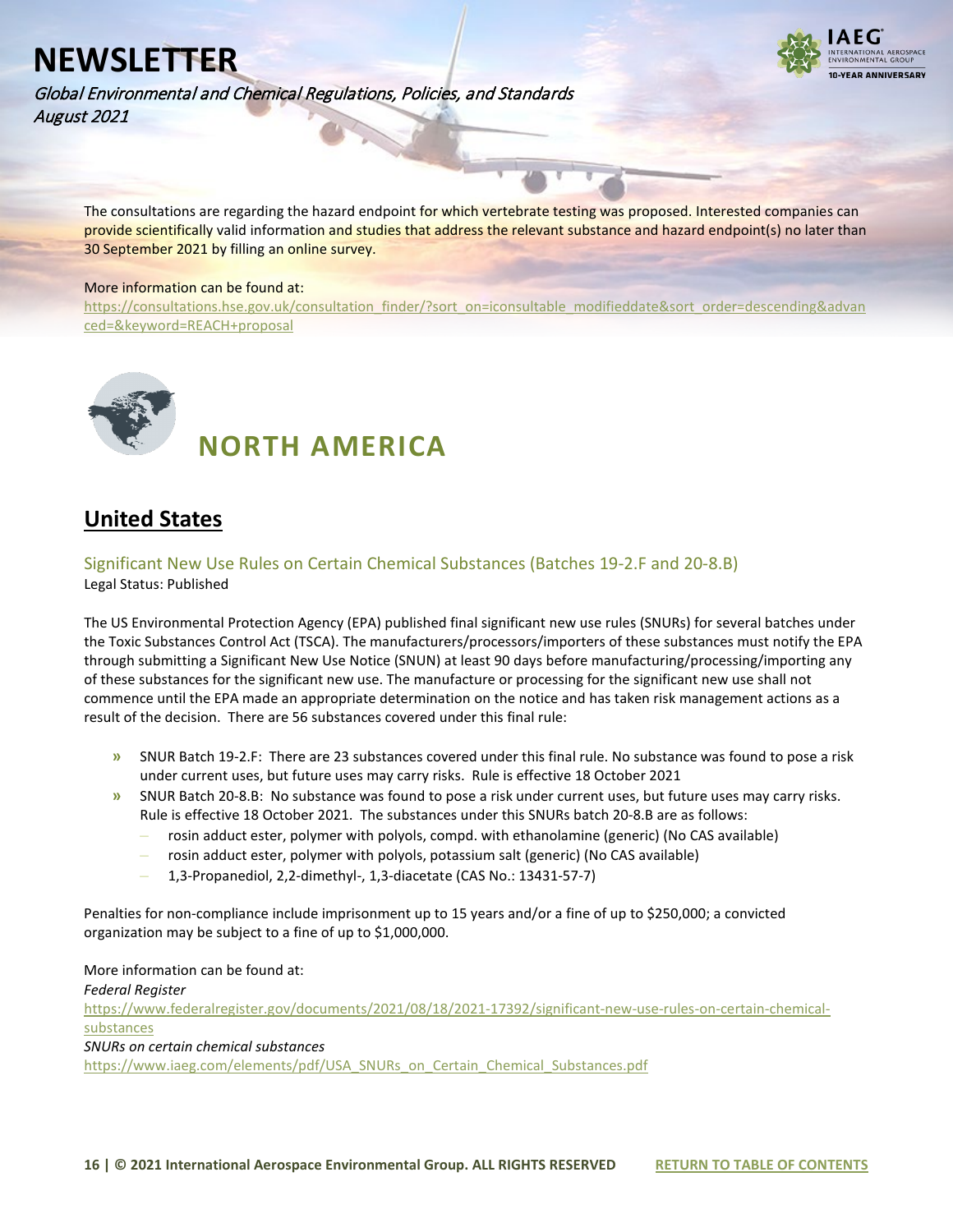



#### *Federal register Batch 19-2.F*

[https://www.federalregister.gov/documents/2021/08/18/2021-17388/significant-new-use-rules-on-certain-chemical](https://www.federalregister.gov/documents/2021/08/18/2021-17388/significant-new-use-rules-on-certain-chemical-substances-19-2f)[substances-19-2f](https://www.federalregister.gov/documents/2021/08/18/2021-17388/significant-new-use-rules-on-certain-chemical-substances-19-2f)

#### *List of SNURs Batch 19-2.F*

[https://www.iaeg.com/elements/pdf/USA\\_SNURs\\_Batch\\_19-.F.pdf](https://www.iaeg.com/elements/pdf/USA_SNURs_Batch_19-.F.pdf)

#### *Federal register Batch 20-8b*

[https://www.federalregister.gov/documents/2021/08/16/2021-17389/significant-new-use-rules-on-certain-chemical](https://www.federalregister.gov/documents/2021/08/16/2021-17389/significant-new-use-rules-on-certain-chemical-substances-20-8b)[substances-20-8b](https://www.federalregister.gov/documents/2021/08/16/2021-17389/significant-new-use-rules-on-certain-chemical-substances-20-8b)

#### <span id="page-16-0"></span>Safer Chemical Ingredient List

Legal Status: Published

The US Environmental Protection Agency's (EPA's) Safer Chemical Ingredients List (SCIL) lists chemical ingredients, arranged by functional-use class, that the Safer Choice Program has evaluated and determined to be safer than traditional chemical ingredients. The list supports manufacturers in finding safer chemicals. On 10 August 2021, EPA updated the list with 36 new substances. All chemicals in the listing are among the safest for their functional use.

- **»** Green circle The chemical has been verified to be of low concern based on experimental and modelled data
- **»** Green half-circle The chemical is expected to be of low concern based on experimental and modelled data
- **»** Yellow triangle The chemical has met Safer Choice Criteria for its functional ingredient class but has some hazard profile issues. Specifically, a chemical with this code is not associated with a low level of hazard concern for all human health and environmental endpoints
- **»** Grey square This chemical is not acceptable for use in products that are candidates for the Safer Choice label. All labeled products that contain it must reformulate per Safer Choice Compliance Schedules

Companies should consult the list when choosing chemicals and looking for safer chemical alternatives that are in line with the Safer Choice Program.

More information can be found at: *General information* <https://www.epa.gov/saferchoice/safer-ingredients> *Safer Chemical Ingredient List* [https://www.iaeg.com/elements/pdf/USA\\_Safer\\_Chemical\\_Ingredients\\_List.xls](https://www.iaeg.com/elements/pdf/USA_Safer_Chemical_Ingredients_List.xls)

### <span id="page-16-1"></span>EPA releases preliminary data for 2020 Toxics Release Inventory Reporting, including first ever

#### reporting on PFAS

#### Legal Status: Published

The US Environmental Protection Agency (EPA) published preliminary data and the report on chemical emissions, waste management and pollution prevention actions. Data are collected through Toxic Releases Inventory (TRI) Program during 2020 from almost 21,000 federal and industrial facilities. The report for the first time contains information on emissions related to 172 per-and polyfluoroalkyl substances (PFAS).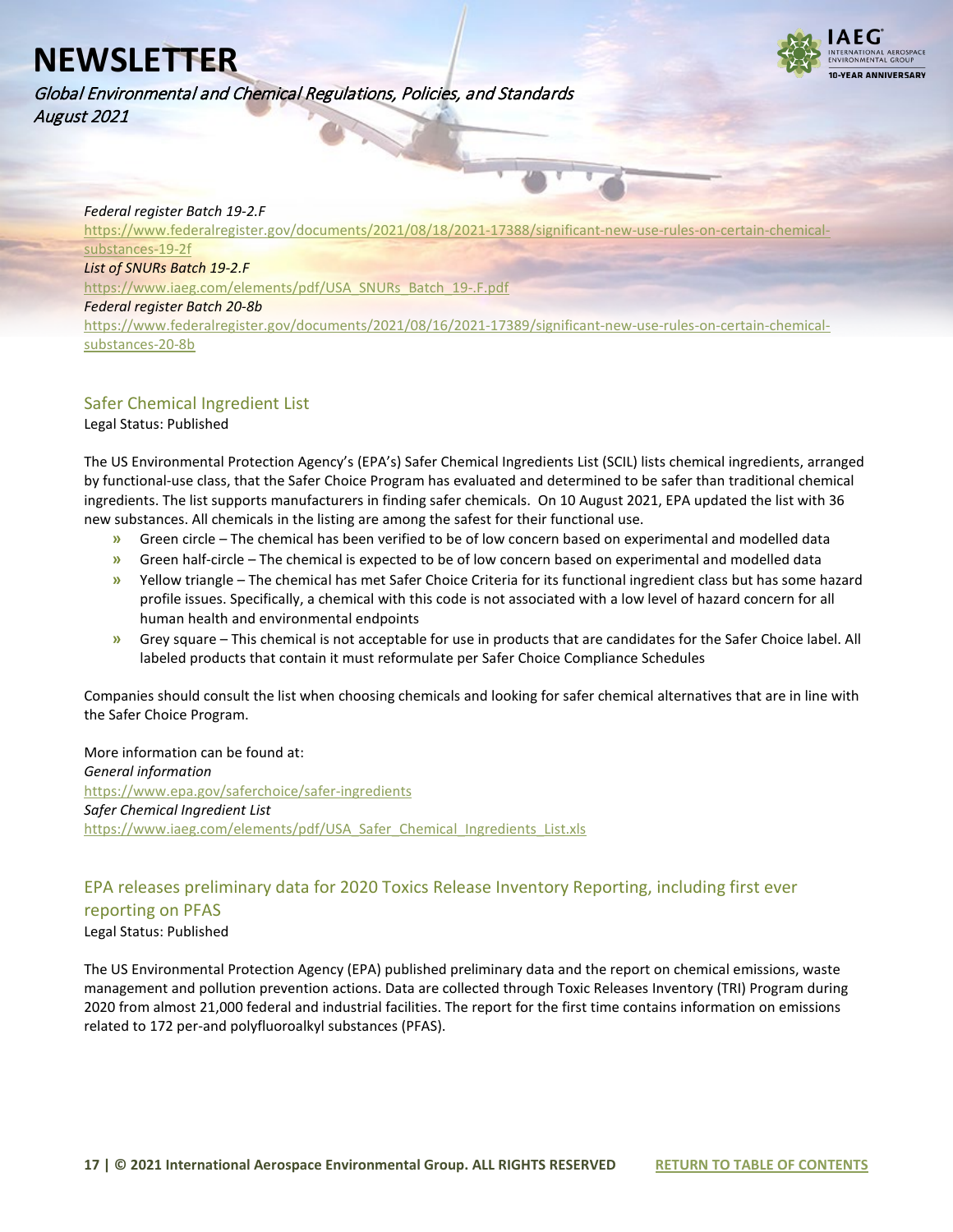

Global Environmental and Chemical Regulations, Policies, and Standards August 2021

For Reporting Year 2021 (reporting forms due by 1 July 2022), the National Defense Authorization Act (NDAA) automatically added to the TRI list three PFAS, subject to a significant new use rule under the Toxic Substances Control Act:

- **»** perfluorooctyl iodide (CAS No.: 507-63-1)
- **»** potassium perfluorooctanoate (CAS No.: 2395-00-8)
- **»** silver(I) perfluorooctanoate (CAS No.: 335-93-3)

The reporting requirements for PFAS are unchanged and apply to newly introduced PFAS. Additional PFAS may be added in the future to the list.

Companies in TRI-covered industry sectors should begin tracking and collecting data on three newly listed chemicals during 2021. In addition, companies should comply with the TRI reporting guidelines.

More information can be found at: *General information* <https://www.epa.gov/newsreleases/epa-releases-preliminary-data-2020-toxics-release-inventory-reporting-including-first> *PFAS reporting resources* [https://ordspub.epa.gov/ords/guideme\\_ext/f?p=guideme:gd-title:::::title:pfas\\_resources](https://ordspub.epa.gov/ords/guideme_ext/f?p=guideme:gd-title:::::title:pfas_resources)

<span id="page-17-0"></span>IRIS final assessment of tert-butanol, and ethyl tertiary butyl ether (ETBE)

Legal Status: Draft amendment

The US Environmental Protection Agency (EPA) released the final report of Integrated Risk Information System (IRIS) assessment on toxicological review of tert-butyl alcohol (tBA) and Ethyl tertiary butyl ether (ETBE). tBA is used as a solvent, and alcohol denaturant in the manufacture of flotation agents, fruit essences, and perfumes. It is also used as an octane booster in gasoline. ETBE is also used as a fuel additive to increase octane rating to meet air pollution reduction goals under the US Clean Air Act.

The reference dose for ETBE increased from 0.5 to 1 milligram/kilogram/day (mg/kg/day), while the reference dose of tBA remained unchanged at 0.4 mg/kg/day.

Interested parties and the public are invited to provide their comments to the link provided in the EPA IRIS Assessment webpage.

More information can be found at: *Tert-butyl alcohol (tBA) [https://cfpub.epa.gov/ncea/iris\\_drafts/recordisplay.cfm?deid=348442](https://cfpub.epa.gov/ncea/iris_drafts/recordisplay.cfm?deid=348442) Ethyl tertiary butyl ether (ETBE)* [https://cfpub.epa.gov/ncea/iris\\_drafts/recordisplay.cfm?deid=348436](https://cfpub.epa.gov/ncea/iris_drafts/recordisplay.cfm?deid=348436)

### <span id="page-17-1"></span>Consultation on IRIS toxicological review of perfluorobutanoic acid (PFBA)

Legal Status: Draft amendment

The US Environmental Protection Agency (EPA) has opened a consultation period and invited interested parties to express their views and concerns on the reference doses of perfluorobutanoic acid (PFBA). PFBA is a short-chain PFAS that may be generated as a degradation product of other PFASs that are used in stain-resistant fabrics, carpets, and packaging materials.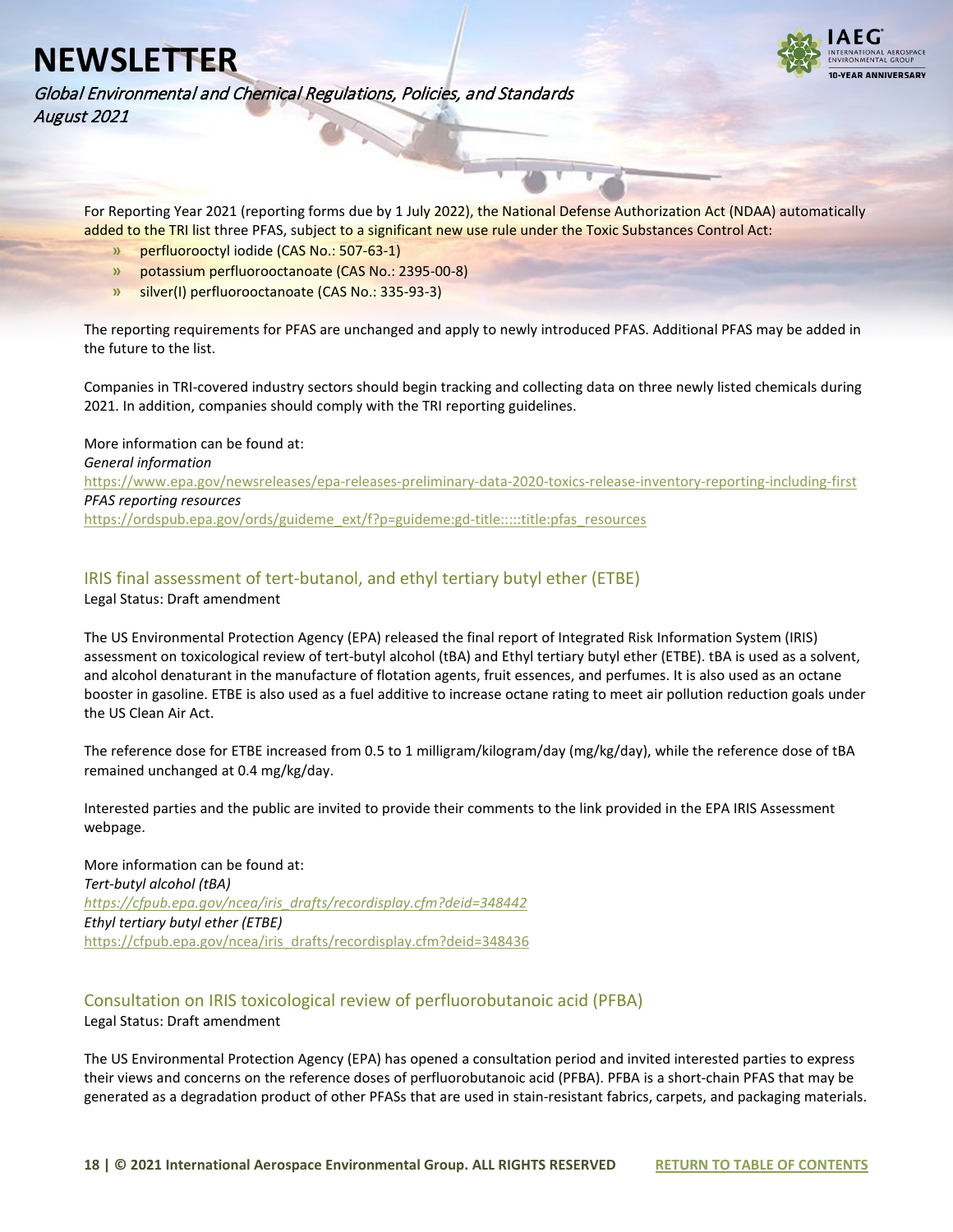

Global Environmental and Chemical Regulations, Policies, and Standards August 2021

The reference doses were published in the Integrated Risk Information System (IRIS) draft assessment, which only considers the hazard of the chemicals, not the exposure potentials. The reference dose for lifetime exposure and the sub-chronic exposure are 0.001 and 0.007 milligram/kilogram/day, respectively, but the agency has medium confidence in these results. Exposure is possible via inhalation, ingestion, and dermal contact with PFBA-containing products.

Interested parties and the public are invited to provide their comments to the link provided in the EPA IRIS Assessment webpage. Additionally, EPA announced the call for nominations of members to a PFAS IRIS Review Panel that will review the assessments.

#### More information can be found at:

[https://cfpub.epa.gov/ncea/iris\\_drafts/recordisplay.cfm?deid=350051](https://cfpub.epa.gov/ncea/iris_drafts/recordisplay.cfm?deid=350051)

#### <span id="page-18-0"></span>Reporting and recordkeeping requirements for perfluoroalkyl and polyfluoroalkyl substances Legal Status: Draft amendment

The Environmental Protection Agency (EPA) previously published a proposal for the reporting and recordkeeping requirements regarding per- and polyfluoroalkyl substances (PFAS) under the Toxic Substances Control Act (TSCA). The proposal would require certain entities that manufacture (including import) or have manufactured these chemical substances in any year since 1 January 2011 to electronically report information regarding PFAS uses, production volumes, disposal, exposures, and hazards.

The initial deadline of 27 August 2021 for comments has been extended to 27 September 2021.

More information can be found at: *General information* <https://www.regulations.gov/document/EPA-HQ-OPPT-2020-0549-0001>

#### <span id="page-18-1"></span>PFAS Action Act

Legal Status: Draft law

The US House of Representatives has approved the PFAS Action Act (HR 2467) to address per- and polyfluoroalkyl substances (PFASs). The Act would instruct the EPA to:

- **»** amend the Toxic Substances Control Act (TSCA) section 5 (Manufacturing and Processing Notices) to immediately mandate for five years "an unreasonable risk" determination and prohibition for any PFAS notification under the new chemicals program
- **»** amend TSCA section 4 (Testing requirements) to require, no later than two years post-enactment, PFAS producers and processors to conduct health and safety studies for compounds in goods and the environment
- **»** within a year:
	- **–** integrate into the EPA's Safer Choice certification PFAS-free goods such as cookware, food packaging, upholstered furniture, cleaning articles, and stain-, water- or grease-resistant coatings
	- **–** provide guidance to minimize handling of PFAS-containing firefighting foam by first responders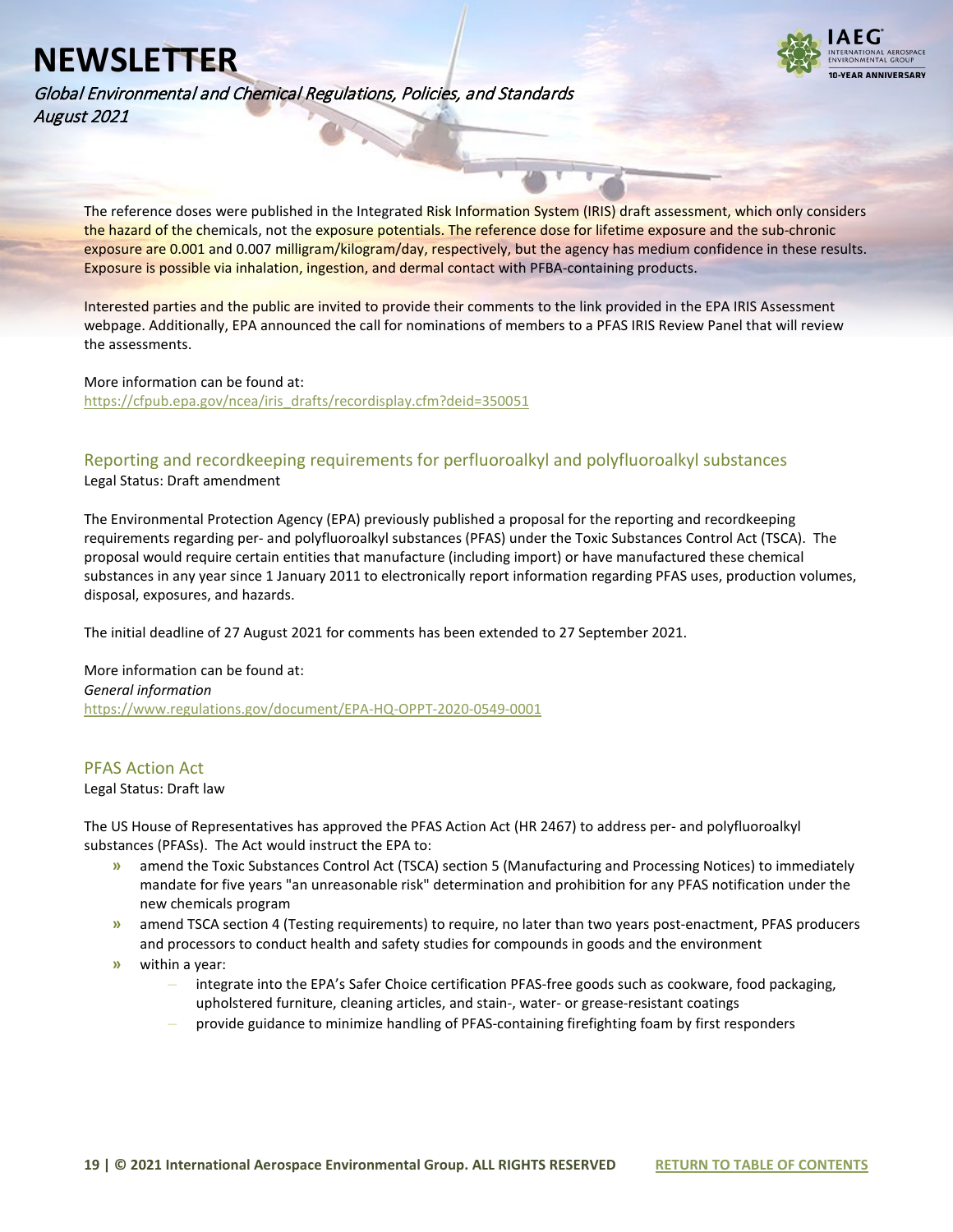

Global Environmental and Chemical Regulations, Policies, and Standards August 2021

The bill allows five years for the EPA to investigate PFAS compounds by subclasses and make informed decisions in the future.

The bill now heads to the Senate for consideration as the next step in becoming law.

#### More information can be found at:

<https://www.congress.gov/bill/117th-congress/house-bill/2467>

<span id="page-19-0"></span>

#### <span id="page-19-1"></span>Update to Australian Inventory of Industrial Chemicals Legal Status: Published

The Australian Inventory of Industrial Chemicals (Inventory) is a searchable database of around 40,000 chemicals that are being manufactured or imported into Australia for industrial use. The following industrial chemicals have been added to the Australian Inventory of Industrial Chemicals:

- **»** neodecanoic acid, ethenyl ester, polymer with butyl 2-propenoate, ethenyl acetate and sodium ethenesulfonate (1:1) (CAS No.: 82199-03-9)
- **»** formaldehyde, reaction products with 1,3-benzenedimethanamine and p-tert-butylphenol (CAS No.: 158800-93-2)
- **»** 2-propenoic acid, 2-methyl-, 2-hydroxyethyl ester, polymer with butyl 2-propenoate, ethenylbenzene, 2-ethylhexyl 2-propenoate and methyl 2-methyl-2-propenoate, bis(1-methyl-1-phenylethyl) peroxide-initiated (CAS No.: 1323360-50-4)
- **»** hexanedioic acid, polymer with 2,2-dimethyl-1,3-propanediol, 2-octyldodecyl ester, 2-cyano-3,3-diphenyl-2 propenoate (CAS No.: 862993-96-2)
- **»** butanoic acid, 3-oxo-, 1,1′-[2-[(1,3-dioxobutoxy)methyl]-2-ethyl-1,3-propanediyl] ester (CAS No.: 22208-25-9)
- **»** hexanedioic acid, polymer with 1,2-propanediol, octyl ester (CAS No.: 82904-80-1)
- **»** 5-isobenzofurancarboxylic acid, 1,3-dihydro-1,3-dioxo-, polymer with 2,2-dimethyl-1,3-propanediol, 1,2-ethanediol and 1,3-isobenzofurandione (CAS No.: 186688-25-5)

Manufacturers and importers of the substances listed above must complete a form (see link below) to inform the Department of Health of the introduction of the substance into Australia. There is no fee to complete this form. Submission of the form will help the Department decide if the substance needs to be reassessed.

Penalties for non-compliance include fines.

More information can be found at:

*Chemicals added to the inventory*

[https://www.industrialchemicals.gov.au/news-and-notices/chemicals-added-inventory-5-years-after-issue-assessment-19](https://www.industrialchemicals.gov.au/news-and-notices/chemicals-added-inventory-5-years-after-issue-assessment-19-july-2021) [july-2021](https://www.industrialchemicals.gov.au/news-and-notices/chemicals-added-inventory-5-years-after-issue-assessment-19-july-2021)

*Form submittal*

<https://www.industrialchemicals.gov.au/submit-information-meet-your-specific-information-requirement>